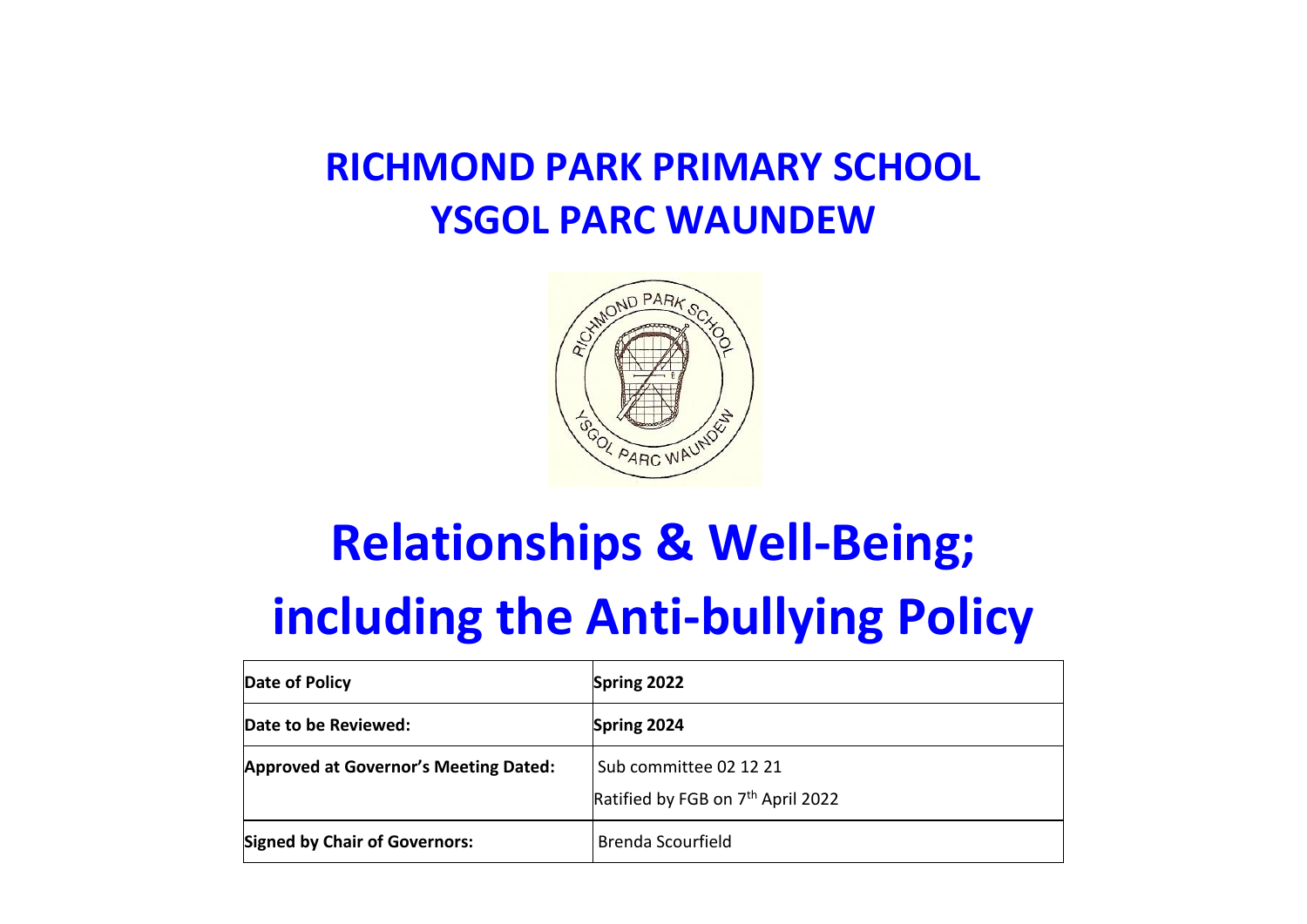### **Introduction and Purpose**

At Richmond Park Primary School we want to create a calm, safe, happy, vibrant, purposeful, inclusive and positive environment. We also want to create an emotionally healthy and creative environment. This policy is not about how we 'control' or 'manage' behaviour. It's about how we take seriously the important job of teaching and nurturing our children to understand and reflect on their emotions and develop as caring and responsible people.

We aim to help all of our children explore, experience and understand relationships and to help them to develop positive relationships with others. At our core, we want children to experience grace and to know acceptance.

We aim to teach children to understand and respect their own and others rights. This policy relates particularly to the following articles of the UNCRC: Articles 1, 3, 12,19, 28 and 29.

The purpose of this policy is to outline how we approach relationships within our school community. This involves a whole school approach to building, maintaining and (when needed) the repairing of relationships with everyone – children and adults, pupils, staff, governors, families, local community, and all the agencies with whom we work. We make every effort to achieve this using a consistent restorative approach.

### **Principles**

The principles which underpin this policy are:

### **1. Unconditional positive regard for all pupils.**

We believe that children who are treated with empathy, understanding and respect will learn to be empathic and respectful towards other people.

### **2. Restorative**

We are proactive in building and maintaining relationships in order to create a sense of community. When relationships are positive, we are less inclined to harm each other, thus reducing the amount of conflict in our school community. We constantly reflect on what we need from each other in order for us to be our best. We will always endeavour to work actively with each other to resolve problems and conflicts, rather than trying to 'rescue', impose or ignore issues. We will use consistent restorative approaches.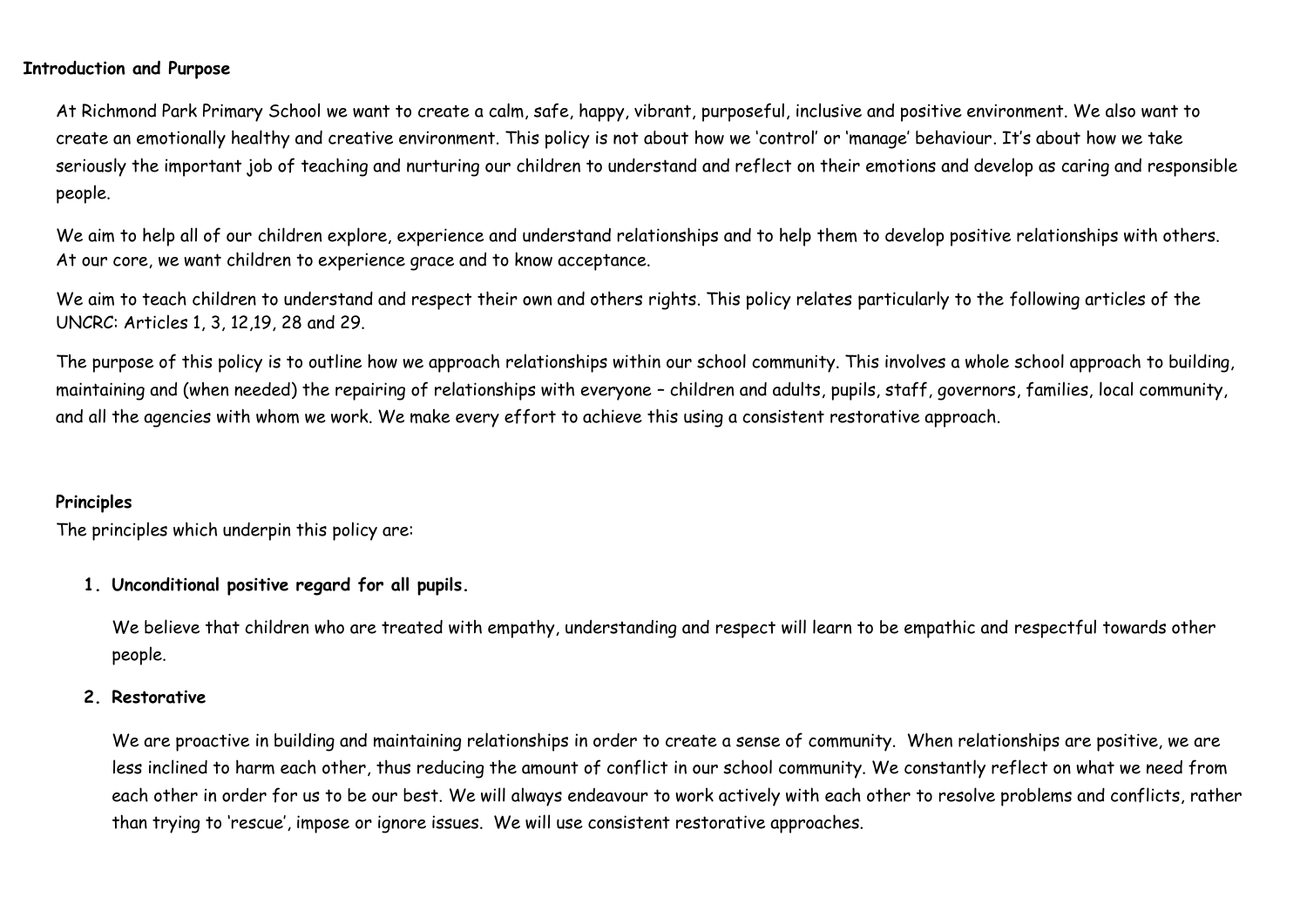### **3. An understanding that behaviour usually has a reason and that all behaviour is a form of communication**

We know that children who present with 'challenging behaviour' often have unmet needs. We understand that we need to address the underlying reasons for challenging behaviour in order to support children's developing emotional literacy and behavioural self-regulation. Emotional literacy refers to children's ability to understand their own and other's emotions.

### **4. A highly individualised approach**

We recognise that some children may have faced particular challenges that mean they will need a highly individualised approach.

### **5. Positivity**

We recognise the importance of the language we use with children. We commit to using positive language with children to build self-esteem. We acknowledge the **power of praise** and the notion that 'what we pay attention to is what we get more of'.

### 6. **Consistency**

We aim to have a consistent positive approach across the whole school based on restorative principles. We aim to set clear boundaries which are enforced consistently, fairly, calmly and firmly.

### 7. **Self-awareness and self-esteem**

We recognise the need for our own self-awareness as adults, as well as the need for a curriculum that develops self-reflection in children and a policy that supports positive behaviour in school.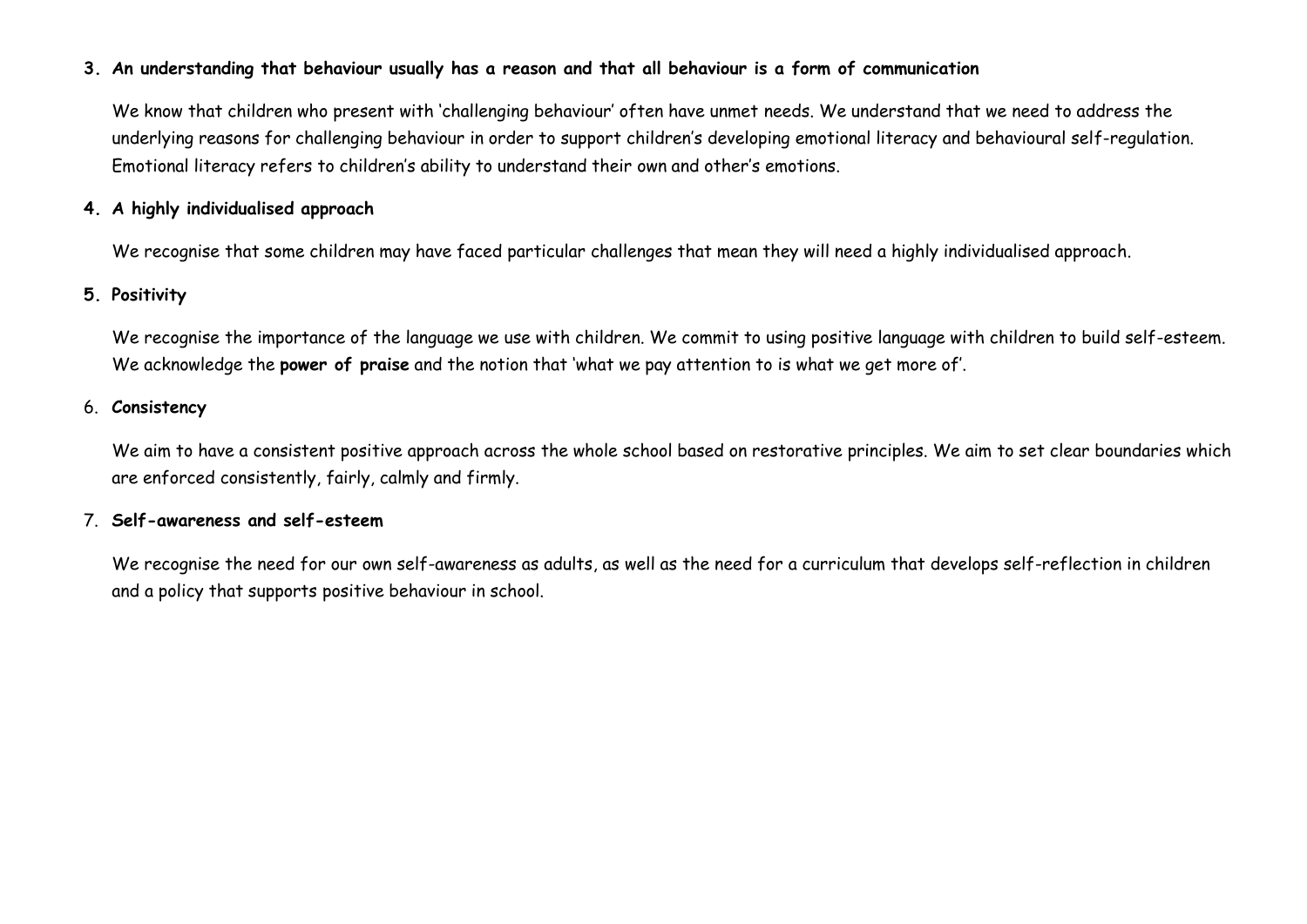### **Building and Maintaining Relationships**

All staff have been trained in, and are expected to use, Restorative Approaches. This involves building relationships with the children, colleagues, parents and carers, and the wider school community. One way that we do this is through the use of circles for weekly check-ins and using problem solving approaches to issues as they arise. Another is to ensure we teach children the vocabulary to discuss their feelings and to reflect on their own needs and those of others. An emotion coaching approach is used through the school.

Our class charters are developed each year with each new year group, to build our classrooms as communities who care about their needs and rights and those of others.

### **What is the role of adults in our school?**

- All adults will demonstrate unconditional positive regard for the children in our care
- All adults in our school have high expectations of children
- All adults will take a child-centred approach; each child is respected and listened to. There is a clear emphasis on building and maintaining positive relationships.
- All adults share a consistent, common language and approach, although each child is treated as an individual.
- All adults challenge the use of racist, homophobic, sexist and disablist language and behaviour
- All adults understand the need to act as positive role models. This includes modelling apologising and offering and accepting forgiveness
- All adults will deal with situations calmly and refrain from shouting unless there is a safety risk
- All adults make it clear when inappropriate or challenging behaviour is displayed that it is the behaviour that is disapproved of and not the child
- All adults will aim to help children to be reflective and self-aware, independent and self-regulating, respectful and non-judgemental.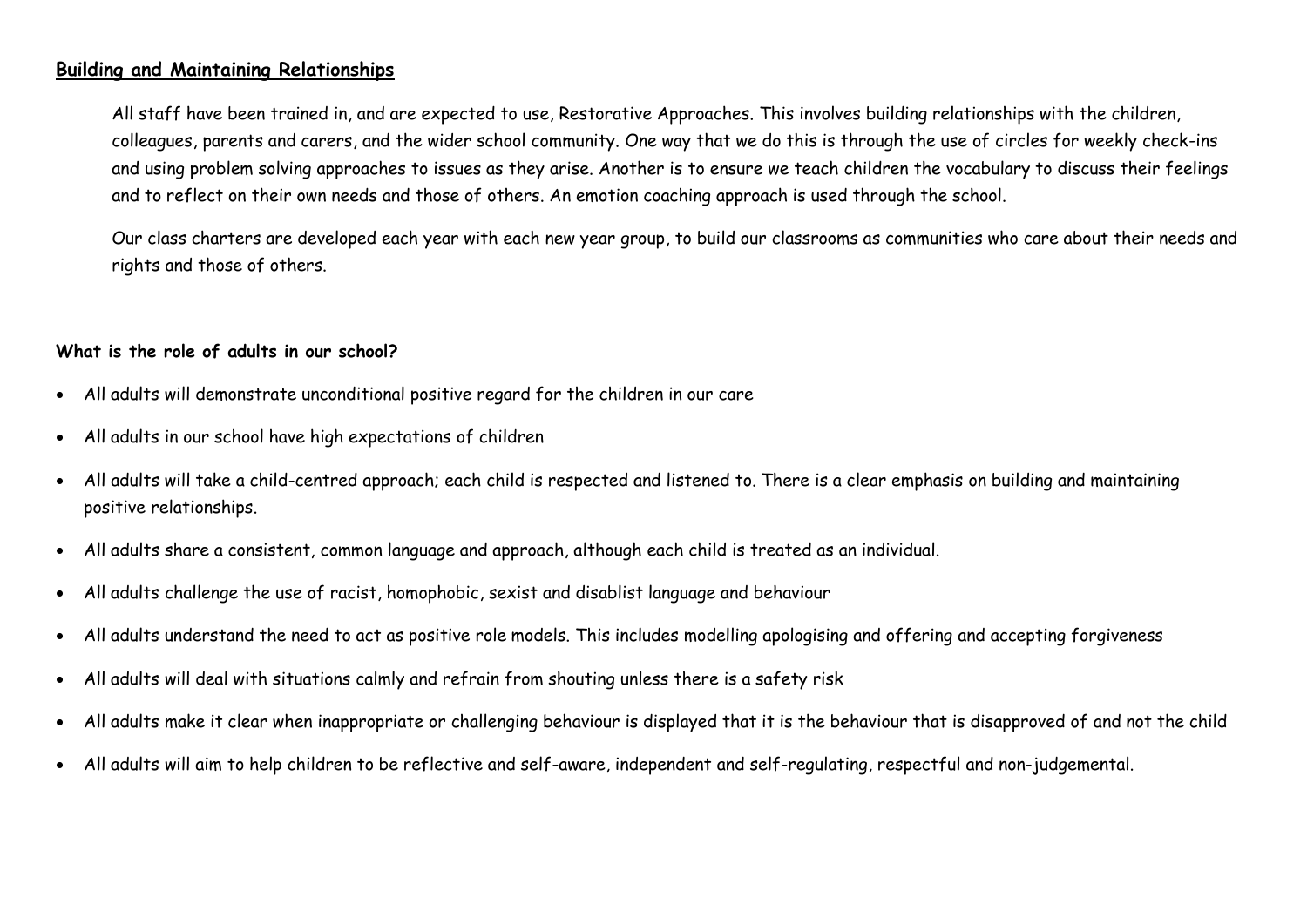### **What is the role of children in our school?**

- Children are encouraged to be active participants in all areas of school life, as well as through the school and eco-councillors. They are expected totake a role in choosing and planning their learning.
- Children are consulted in agreeing the school and class charters which reflect on both 'needs' and their rights
- Children are encouraged to refer to the school charter and to learn from the choices they make
- Children who act as peer mediators in any form receive training. When requested by other children, they help address issues at the earliest and lowest levelpossible using a restorative approach.

### **What is the role of parents in our school?**

- Parents are a hugely important part of our school community. As a school we recognise that parents have their own needs and we seek to address these through various support via ALN and Safeguarding support and also through activities offered under the umbrella term of Parents Engaged Actively in School.
- Parents primary needs are felt to be: supportive challenge, support, inclusion, a sense of purpose,kindness, understanding, encouragement and cooperation
- We ask all parents to engage with the school and be supportive of the school ethos; to ensure excellent attendance and punctuality; and to celebrate their children's achievements
- We have an established Parent Council. The point of this council is to ensure that parents have an effective voice in school life
- We value our relationships with parents greatly and seek to engage in a respectful, non-judgemental, co-operative and inclusive way.
- When we have meetings with family members, carers and other agencies, we will adopt a restorative mindset and person-centred approach as our first choice wherever possible.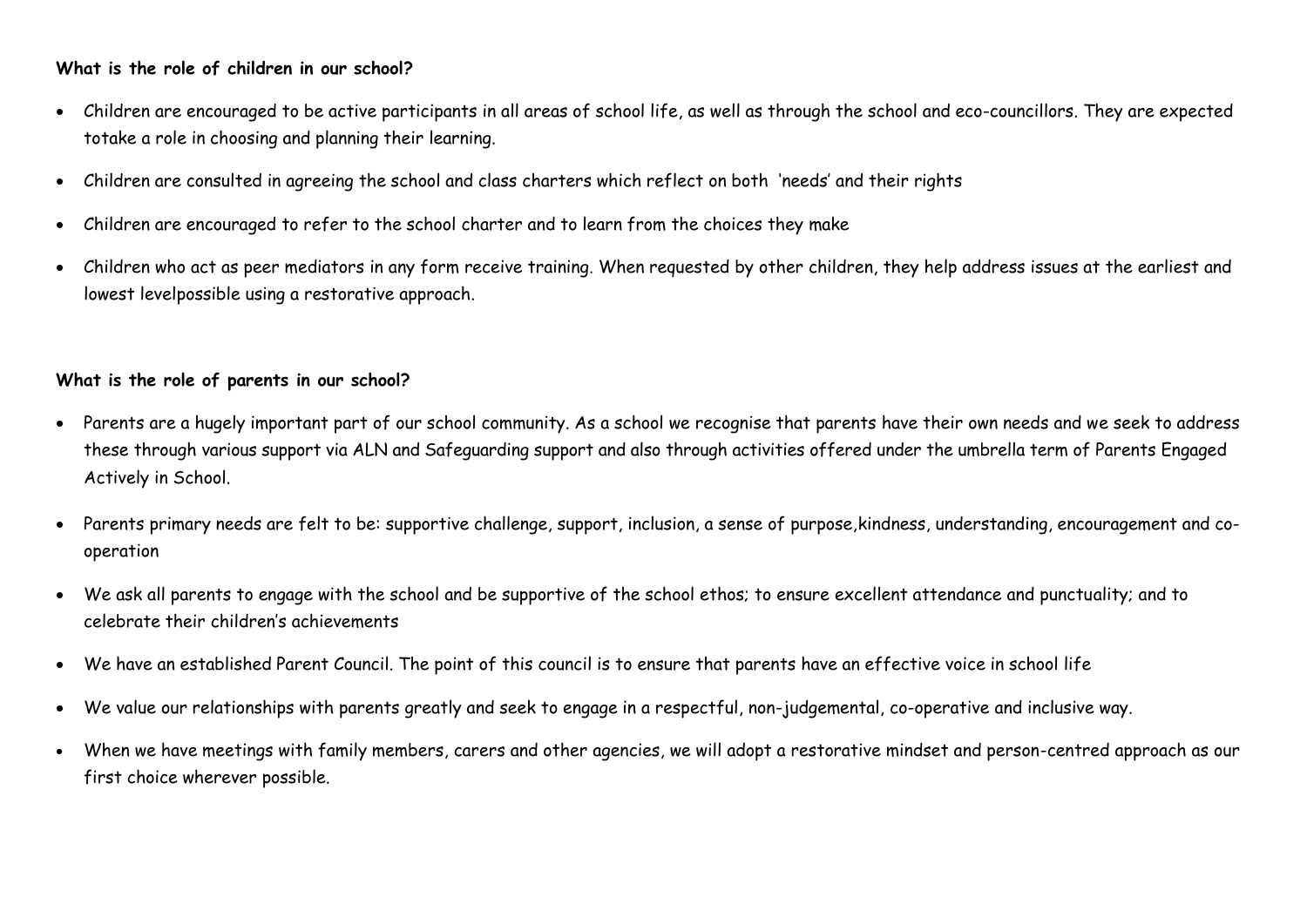### **Developing emotional literacy throughout the school**

Emotional literacy is the ability to recognise, understand and appropriately express our emotions. As a school we believe that developing emotional literacy is a crucially important part of the learning we offer in the school. We help children to become emotionally literate through:

- Collective worship (values and rights focus)
- Weekly check in circle times using restorative approaches
- Developing children's understanding of needs and the vocabulary associated with this
- Using emotion coaching techniques to support children's awareness of emotions and their ability to communicate their feelings
- Developing awareness of children's rights
- Agreeing clear consistent boundaries

### **When things are going well:**

### **The Power of Praise**

Praise is an important way of encouraging and supporting children, of showing we are pleased, enthusiastic or grateful. Praise is a very powerful tool in managing children's behaviour. We recognise that there is a difference between praising a child for something they have done (praise for doing) and praising a child for who they are (praise for being). We recognise that children need both types of praise.

Ways in which we give children praise in our school:

- Thumbs up
- Smile
- 'Job well done' verbal praise
- ClassDojo points
- Collaborative rewards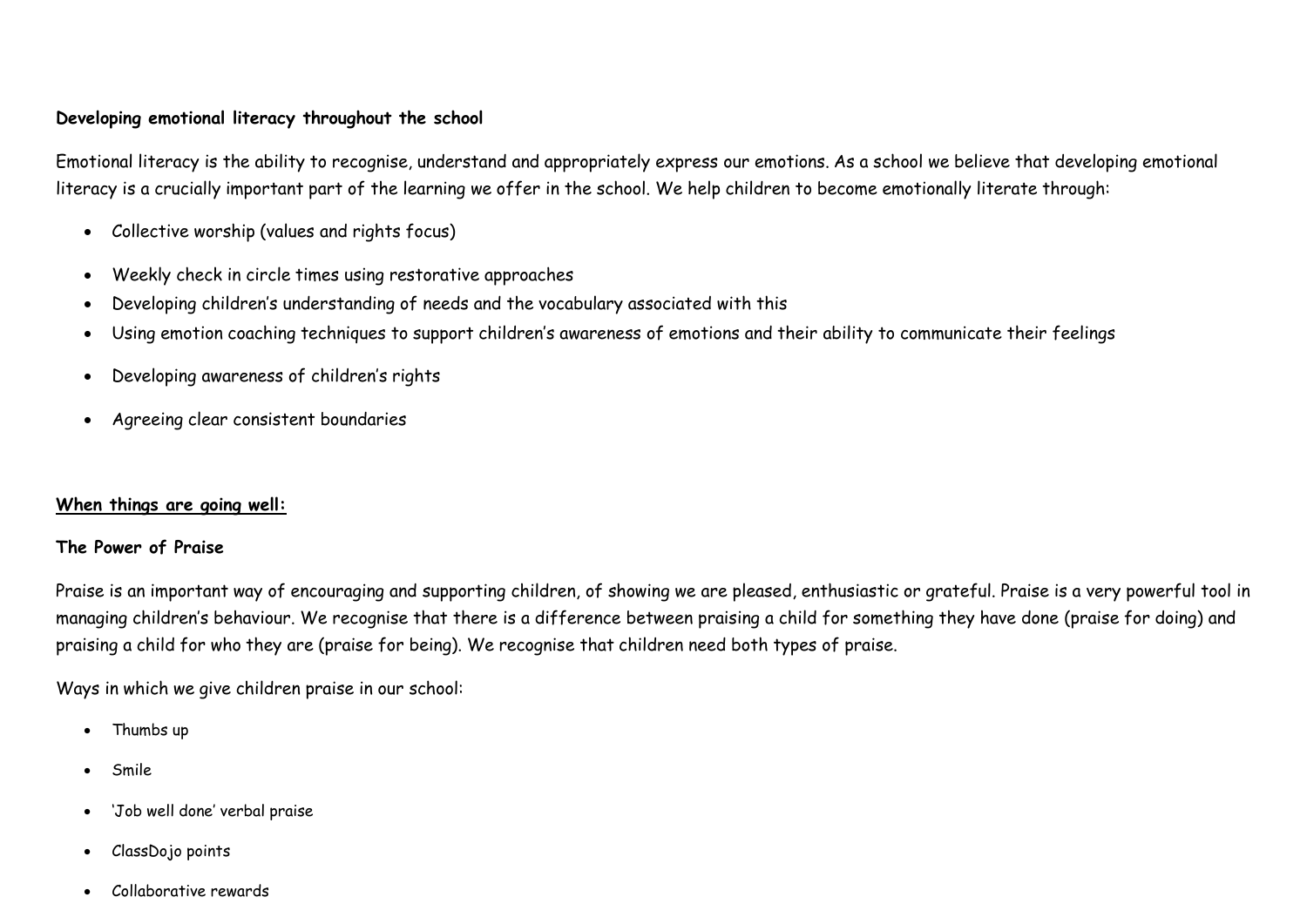- Various Certificates
- Going to visit another class, teacher or Headteacher

Children are rewarded and praised differently according to their developmental stage. With our younger children, we may use photos of children engaging in positive behaviour as a way of celebrating their success or helping children to talk about their feelings or behaviour. We also recognize that some children find praise very difficult to accept and staff may choose to praise in private rather than using any of the above 'public' methods. Staff will always try to ensure that praise is non-gender specific.

#### **Collaborative Rewards**

Collaborative rewards encourage co-operation and a sense of community. Every child can contribute to a shared, earned reward and so everyone's effort, no matter how small, is appreciated by the whole group. The classes each contribute to the collaborative reward system such as to the rewards for best improvement in whole class attendance. Once the reward is given it is not taken away.

#### **When things are not going so well:**

### **Ignoring and distracting**

Sometimes children will engage in negative behaviour to get attention. It is sometimes good to ignore this and to give lots of praise when the wanted behaviour is shown.

### **Reminding children with positive language**

We always try and remind children what they should be doing using positive rather than negative language e.g. 'remember to walk', 'we share nicely in this class'

### **Repairing Relationships**

When conflict occurs, we expect those involved to find solutions to move forward and repair the relationship where possible. By having a common restorative approach to resolving conflict, we can achieve this in a fair and inclusive way with all affected. Our aim is to enable children to learn from these experiences.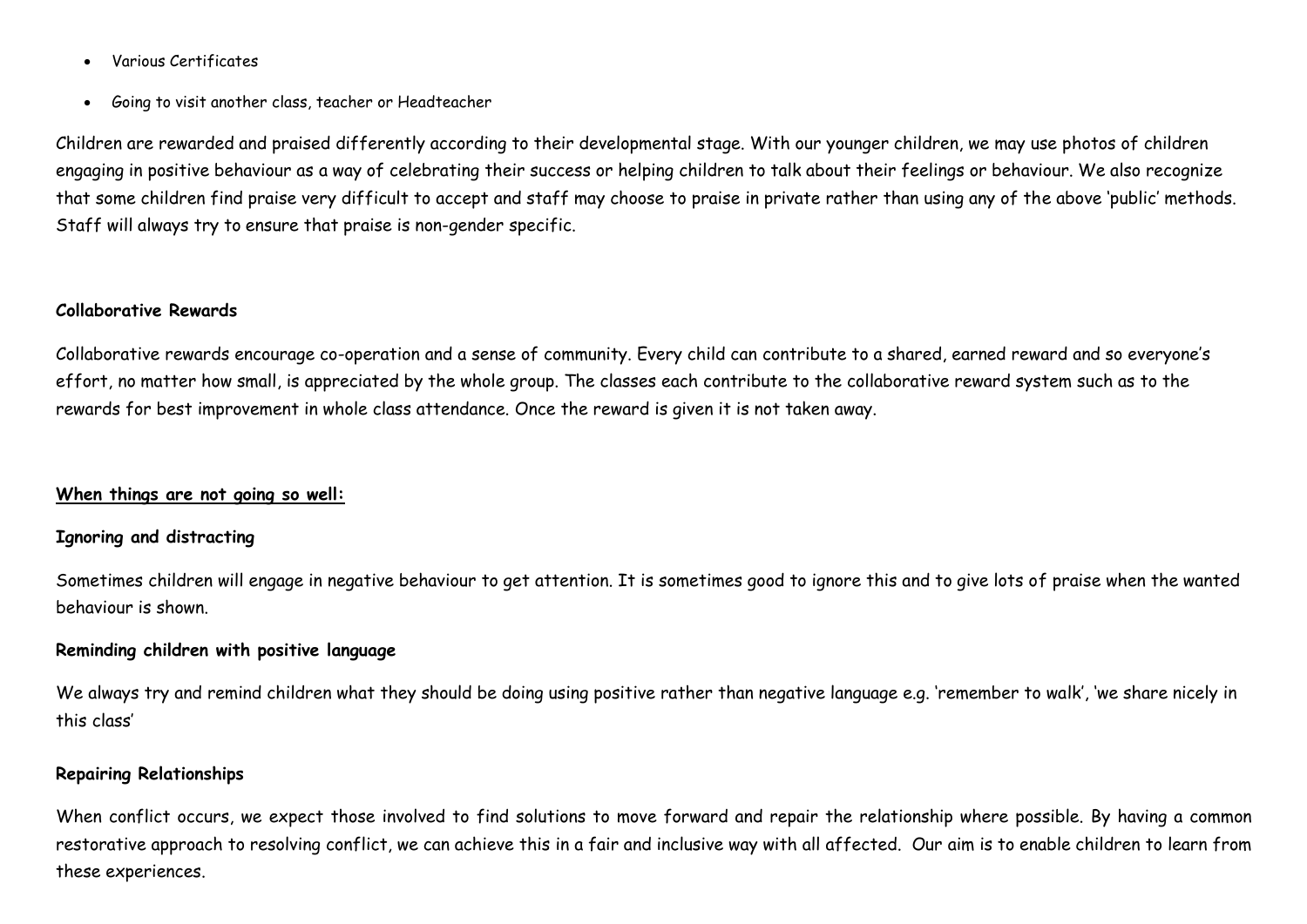### Levelled response to issues

The restorative approach uses the lowest level and simplest response at the earliest opportunity for all affected by the issue/s

### STAGE 1 – Clear Communication

We expect staff to use clear communication. This avoids unnecessary confrontation and supports children's growing vocabulary for their own needs and emotions. To this end emotion coaching and 'I messages ….' are used through the school. Emotion coaching refers to the process of acknowledgingand labelling children's emotions. A **PLACE** approach (Dan Hughes) is used where the following: *Playfulness*, *Labelling*, *Accepting*, *Curious*, *Empathy* supports communication.

'I messages' refer to an assertion about feelings of the speaker without putting the listener on the defensive. For example,

- 'When I heard .....I felt ............'
- When I see …………I feel disappointed that….
- This is affecting me (and maybe others) in this way………..
- I wonder if …
- I need you to…

### STAGE 2 – Restorative Conversation

- Informal chat using the Restorative Questions (this does not always require preparation time or an outcome agreement).
- Could take place in the classroom or corridor, dining hall or playground at any time.
- Individual member of staff takes initiative and leads process.
- Low level pupil issues can be referred to the peer mediators for a restorative one to one meeting, or conference between pupils. The same practice and recording and supervision standards apply for pupil led meetings as with adults, with clear safeguarding processes and staff oversight.
- With our younger children, we encourage them to think about how another child might be feeling ('look at their face, how do you think they might be feeling'.. 'what can we do to make the situation better' (say sorry, find upset child a tissue or favourite toy). Our aim is to support children to learn through the situation.

### STAGE 3 – Formal Meeting

• If undesirable behaviour continues, a child/children and member of staff meet for a more formal conversation about the incident. This always needsto be carried out in an age-appropriate way and when children are ready for this approach.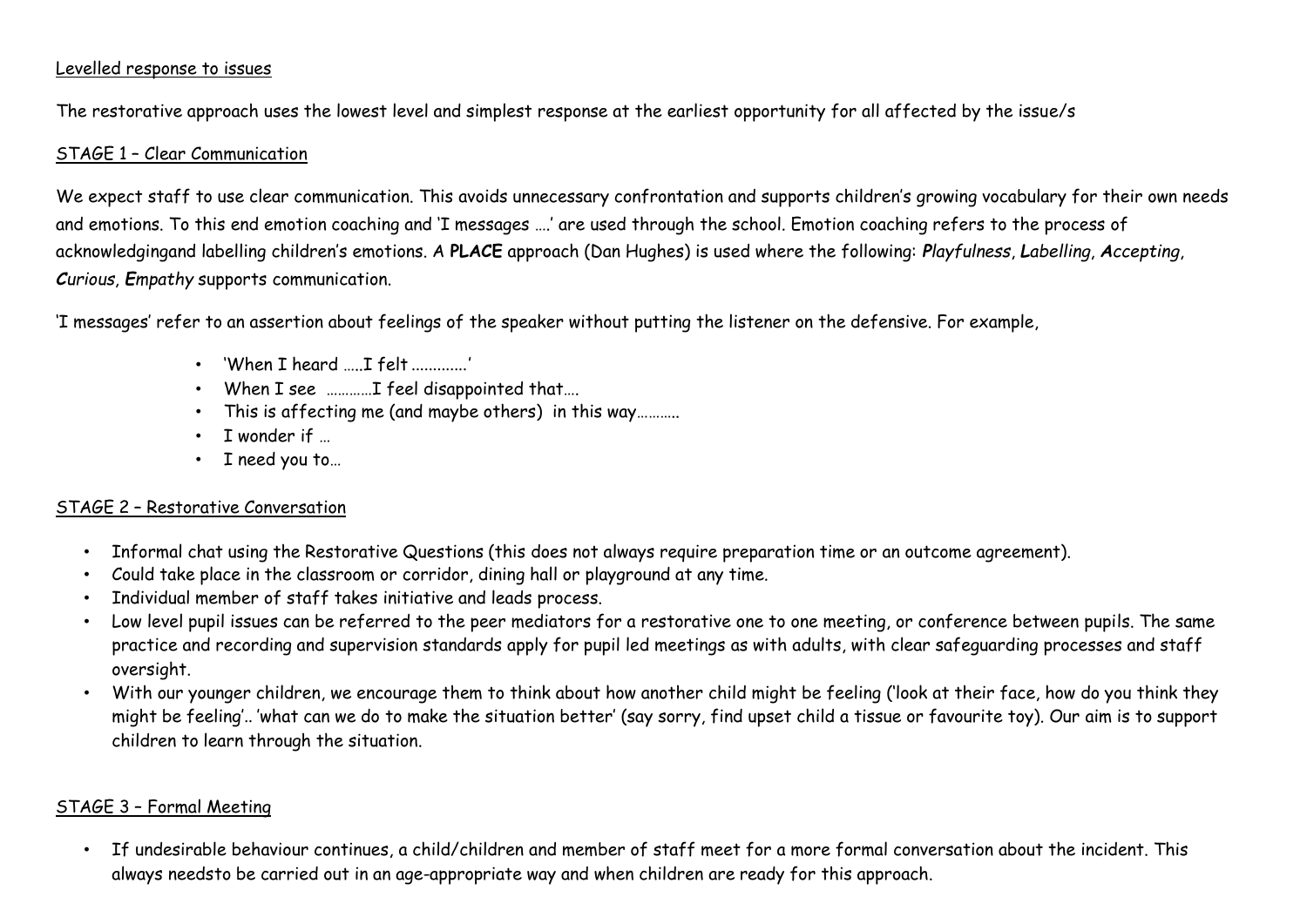Pupils may be given a copy of the Restorative Questions and allowed time and space to think and prepare if needed.

- Children are encouraged to talk about what needs to happen to move the situation forward and may suggest their own consequences (see below)
- In KS2 our ALN HLTA is available each day to take the time to help children resolve issues.

### STAGE 4 – Formal Conference

- A formal meeting may be required to deal with more serious incidents, and ideally should be facilitated by a member of staff that is not involved. This meeting may be carried out by a member of the senior leadership team or another member of staff but senior staff and/or parents/carers should be informed.
- The restorative questions are asked of each party.
- There must be an outcome agreement. Where agreed next steps are decided upon.

### STAGE 5 – Restorative Space/Exclusion

- Where other stages have not been effective, or when there is a concern about safety, a pupil may be taken to the Headteacher's office
- There will be a restorative conversation or meeting. There may be a re-integration meeting with the member of staff involved, and a written and signed Outcome Agreement/record produced that is shared with all affected for tracking outcomes delivery and change.
- On occasion a child may receive an internal exclusion for a part or all of the school day and be asked to spend time in another classroom following an incident (this is not the same as younger children being given time to calm down in another class). If this is the case, parents willbe informed. There should be a restorative conversation with the teacher before re-integration into the classroom.

### **'Consequences' in our school:**

The aim of our approach is always to repair and restore relationships and to enable children to learn to reflect on their emotions and actions. Therefore, there is less focus on punitive responses as the aim is always to promote learning and emotional growth. As part of the restorative approach we are moving towards helping children to suggest consequences as they increasingly take control of their behaviour and the resolution of conflicts. This would mean asking children what they need to move the situation forward.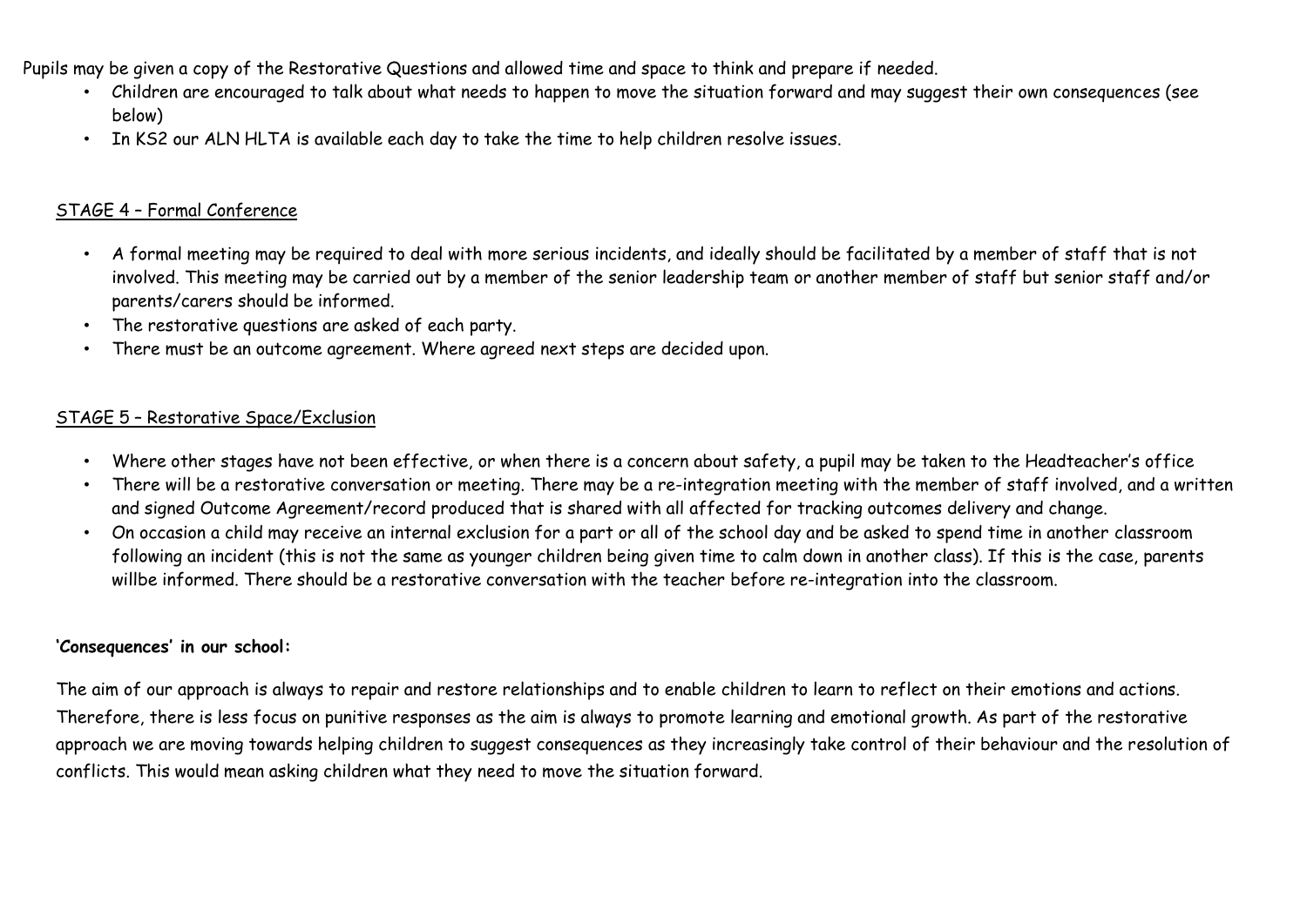### **1. Specific consequences**

We believe that children sometimes learn best where there are natural consequences tied to their undesirable behaviour. If they choose to keep talking and not finish their work, they will have to stay in at break time to get the work done. If they make a mess, they will need to spend time cleaning the mess up. These consequences are immediate and are given in the context of 'choices and consequences'. Consequences are more meaningful if part of a restorative enquiry and suggested by the children themselves.

### **2. 'Time Out'**

Time out in our school is not about punishing children but about helping them to manage difficult emotions. It provides a cooling off period. Many of our classrooms have developed 'cool off' areas. Our aim is that as children get older they may begin to recognise the need to cool off themselves and use these areas in a pre-emptive way. Some younger children may be asked to sit quietly in another class whilst they reflect and calm down. A timer may used with younger children.

We recognise that children need time and space to calm down and we will help them to recognise this by saying things like 'when you are feeling calm come and rejoin the group' etc. When children are calm, they are asked to reflect on the episode, talking about how they were feeling and what they could have done differently. This reflection is where children learn about their own feelings and how to manage them.

### **3. Internal Exclusion**

It will sometimes be the case that a child will receive an internal exclusion and be asked to work outside of their classroom. In such cases parents and senior leaders are involved. The class teacher should provide work and liaise with the teacher whose class the child is going into.

### **4.External Exclusion**

The aim of the school is to make every effort to support the child in avoiding a formal fixed term exclusion. When a fixed term exclusion is being considered the school will always have regard to the legal framework and guidance from the Welsh Government (Guidance 081/2012 Exclusion from Schools and Pupil Referral Units) and seeks the advice of the local authority exclusion team. External exclusion is a last resort and is only for serious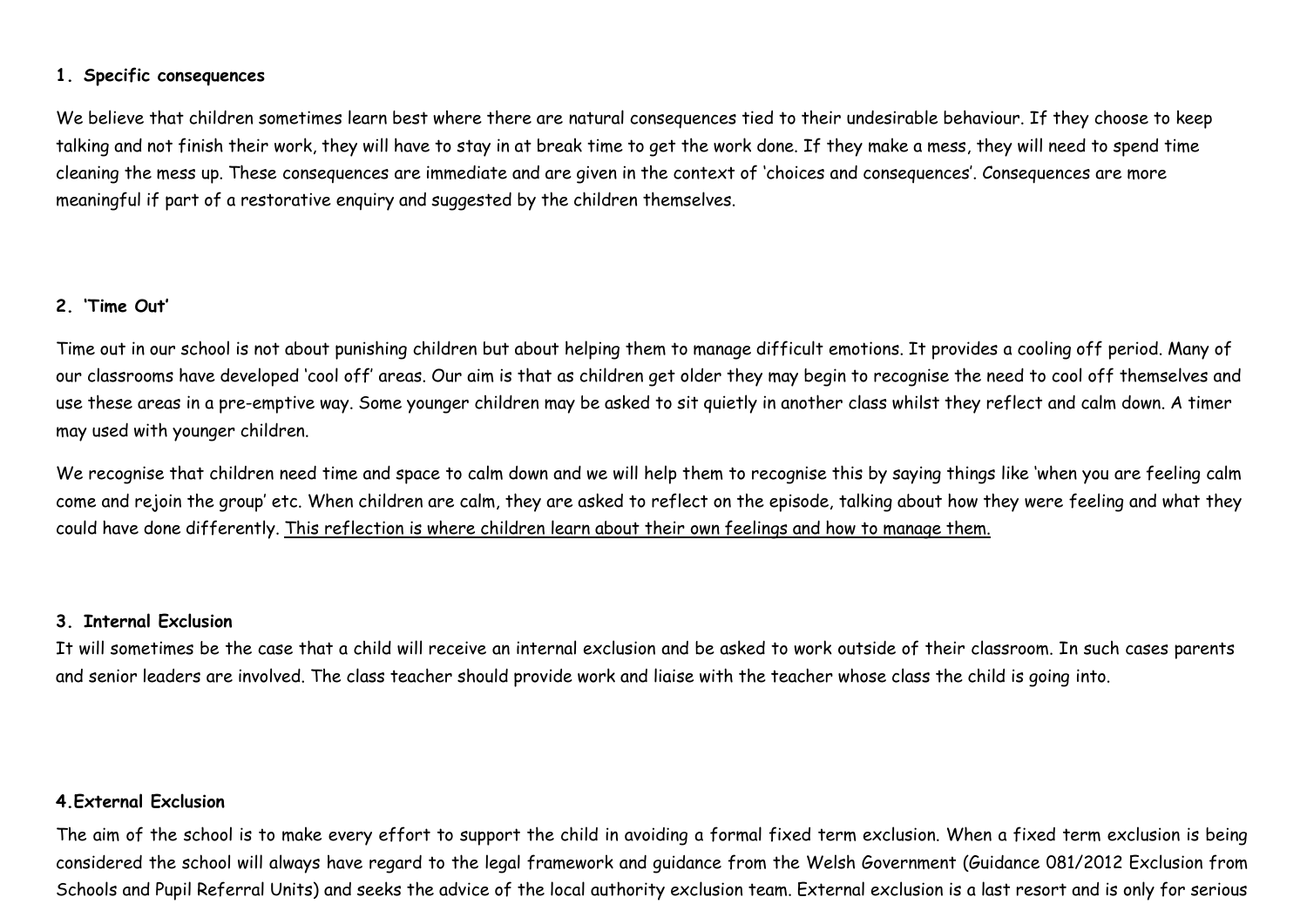breaches of behaviour and when alternative solutions have been ruled out.

The Governors Discipline Committee must meet when a learner exceeds 15 days of exclusion. The school recognises that in cases of more than a day's exclusion, work must be sent home and marked.

The school is required to take due regard of the Equality Act in this, and every area of school life. The best interests of the child needs to be at the core of any decision to exclude.

If the Headteacher decides to exclude a pupil the parents must be informed immediately by telephone and then by letter. The letter must state the reason for exclusion and the time period of the exclusion as well as the name and contact details of the Local Authority Exclusion Officer.

Following an exclusion, parents will be invited into school to discuss their child and how any problems can be addressed.

Permanent exclusions are extremely rare and is always the very last resort. Where a permanent exclusion is deemed necessary and appropriate, then the legal framework and guidance will be followed.

### **Where children need additional emotional support**

We have a clear understanding that those children who display 'challenging behaviour' are amongst the most vulnerable in our school. Our approach therefore needs to be differentiated based on the needs and emotional state of the individual child. Our definition of what constitutes challenging behaviour and a vulnerable child includes:

• Children who are unable to cope with their feelings and emotions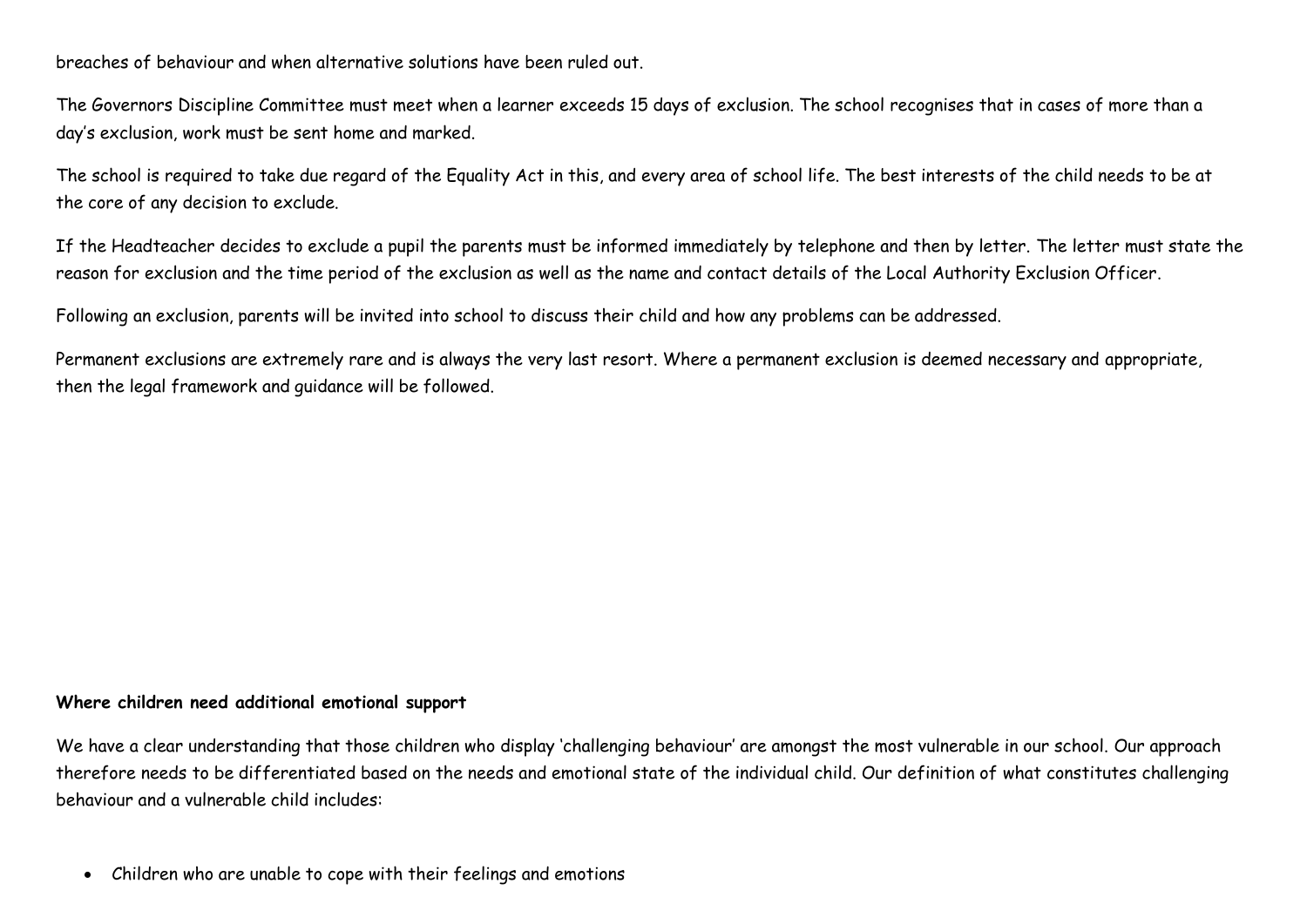- Children who cause injury to themselves or others
- Children who clearly have needs which are not being met
- Children who are disaffected, anxious, sad or lonely
- Children who attention seek, needing either positive or negative attention
- Children who have attachment difficulties or who have experienced adverse childhood experience
- Children with other learning difficulties (e.g. ADHD, ASC)
- Children with a very negative opinion of themselves because of low self-esteem
- Children who are identified as either a bully or being bullied
- Children with very poor attendance
- Children who present with inappropriate behaviours, including inappropriate language for their age
- Children who seem to be uncontrollable with poor strategies for poor regulation and for calming themselves down

In addition to the general approach of the school, children may also be given the following additional support:

### **1. ELSA Support**

ELSAs are Emotional Literacy Support Assistants. We have a dedicated member of staff trained as an ELSA. The ELSA supports children and young people in school to understand and regulate their own emotions whilst also respecting the feelings of those around them.

Children may receive a number of 1:1 or small group sessions with a trained teaching assistant. The aim of these sessions is to give children the opportunity to talk and learn about emotions and to gain confidence. Parents are informed when children are taking part in the ELSA programme.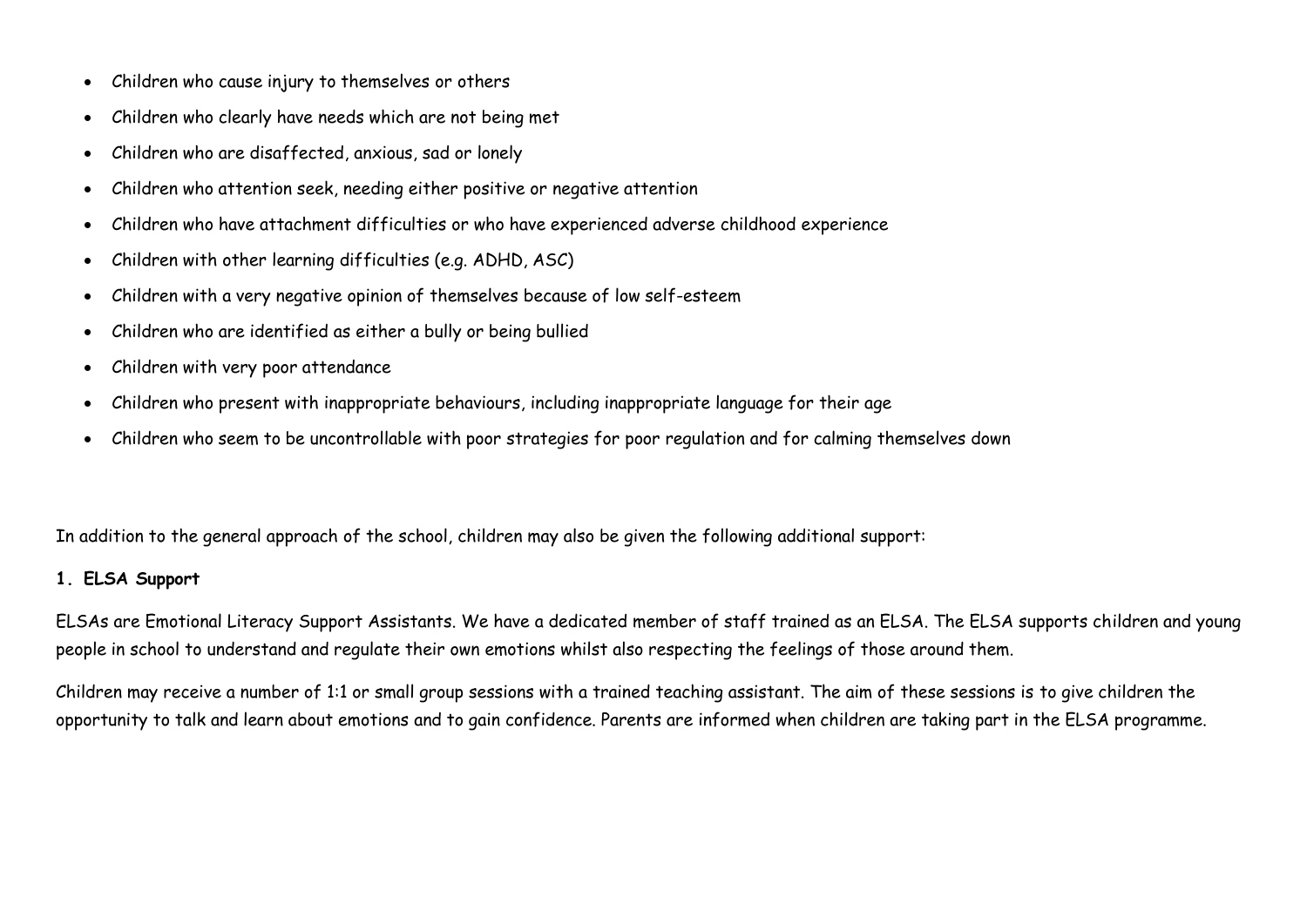### **2. ALN HLTA : Mental Health & Well-being**

We employ an ALN HLTA in the school who is trained to deliver 1:1 and small group sessions with children to explore feelings and behaviours. The HLTA helps children with emotional and behavioural difficulties. Parents will always be involved with any formal support packages. A 'nurture room' called the Cwtsh is available for these sessions.

### **3. Referring to other agencies**

Sometimes we feel it may benefit a child to have some additional support from another agency. Sometimes we may refer to the Behavior Support in the Community Team, whose specialist staff work alongside school staff on strategies to support children. Sometimes we may ask the Educational Psychologist to work with a child. We will always speak to parents before a referral is made.

### **Lunchtime and playground support**

Lunchtime and break times are part of the school day and children are expected to follow the School Rules. The plan is that in KS2 in 2022, children will train as peer mediators to be effective in using restorative conversations to resolve low level conflicts. Currently in KS2 older children also work as 'playground buddies' to support younger or less confident children. We also employ the support of Sport Ambassadors across the school who support children in active play which is often useful as a distraction to negative playground behaviours.

### Appendices:

Appendix 1: Restorative approaches in our school Appendix 2: Child Friendly version of this policy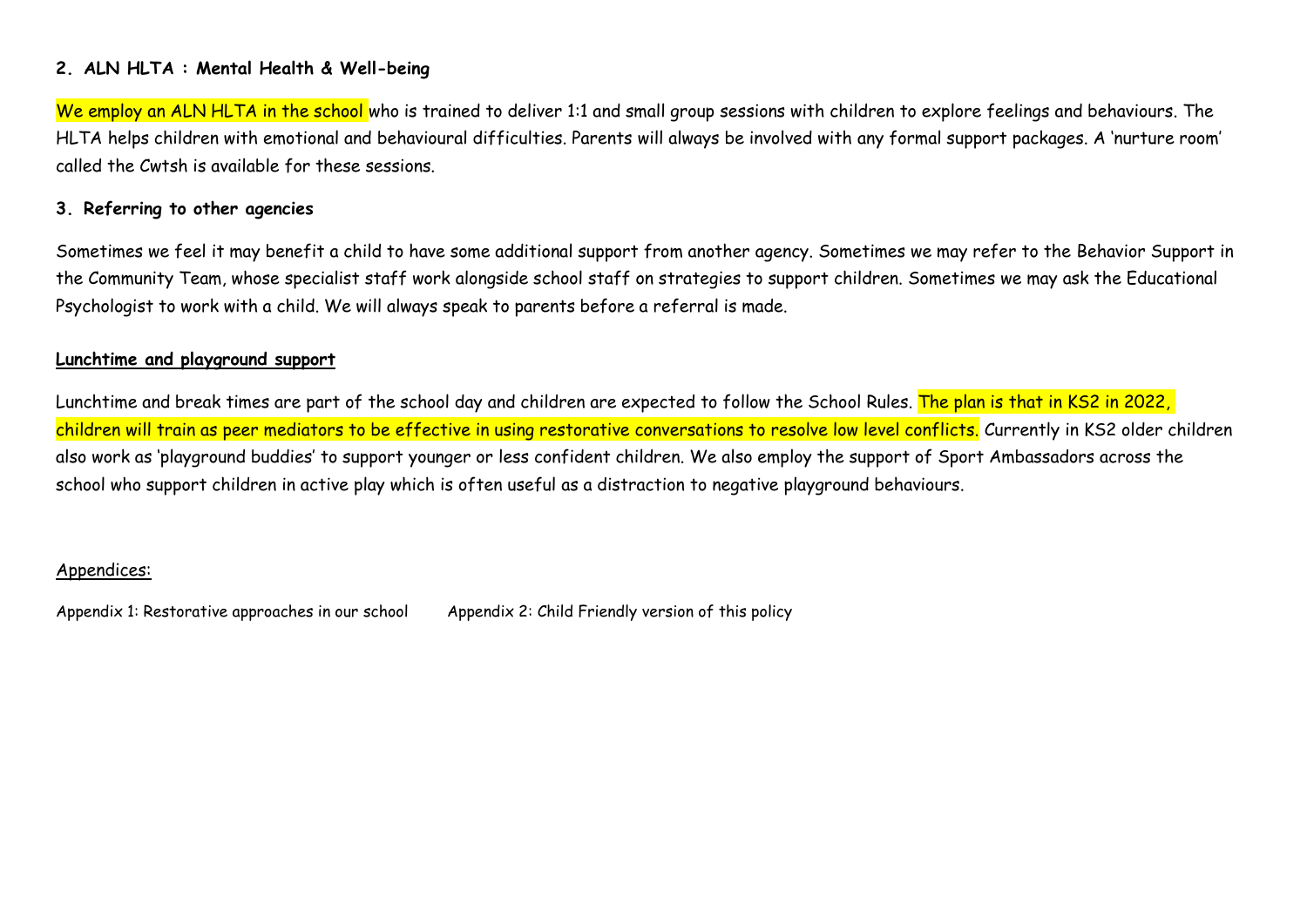### **Restorative Approaches Framework at Richmond Park Primary School**

|                              | What                                               | Who                             | When                                                                                                                  | Where                                       |
|------------------------------|----------------------------------------------------|---------------------------------|-----------------------------------------------------------------------------------------------------------------------|---------------------------------------------|
|                              | Classroom charter                                  | All Classes<br>Teaching         | Start of Year                                                                                                         | Classrooms                                  |
| <b>Building</b>              | Circles in Classrooms                              | Support Staff                   |                                                                                                                       |                                             |
| and                          |                                                    | Pupils                          | During lessons across the curriculum                                                                                  |                                             |
| Maintaining<br>Relationships | Circles in groups for Support<br>and Challenge     | Ed Psych.<br><b>BSCTsupport</b> | As required                                                                                                           | Classrooms                                  |
|                              | 'Talkabout' sessions for<br>identified KS2 pupils  | Teaching and support<br>staff   |                                                                                                                       |                                             |
|                              | <b>ELSA</b> sessions                               | <b>ELSA</b>                     |                                                                                                                       |                                             |
|                              | Drawing and Talking for<br>identified individuals. |                                 |                                                                                                                       |                                             |
|                              |                                                    |                                 |                                                                                                                       | Cwtsh                                       |
|                              | 'I' Messages                                       | Teaching<br>Support Staff       | During lessons, break and lunch times,<br>etc for low-level disruption                                                | Classrooms, hall, playground,<br>corridors, |
|                              |                                                    | Lunch Supervisors               |                                                                                                                       |                                             |
|                              | Restorative Conversation -<br>"informal chat"      | Teaching                        | During lessons, break and lunch times,<br>etc for low-level incidents, or if an "I<br>message" has not been effective | Everywhere - inside and out                 |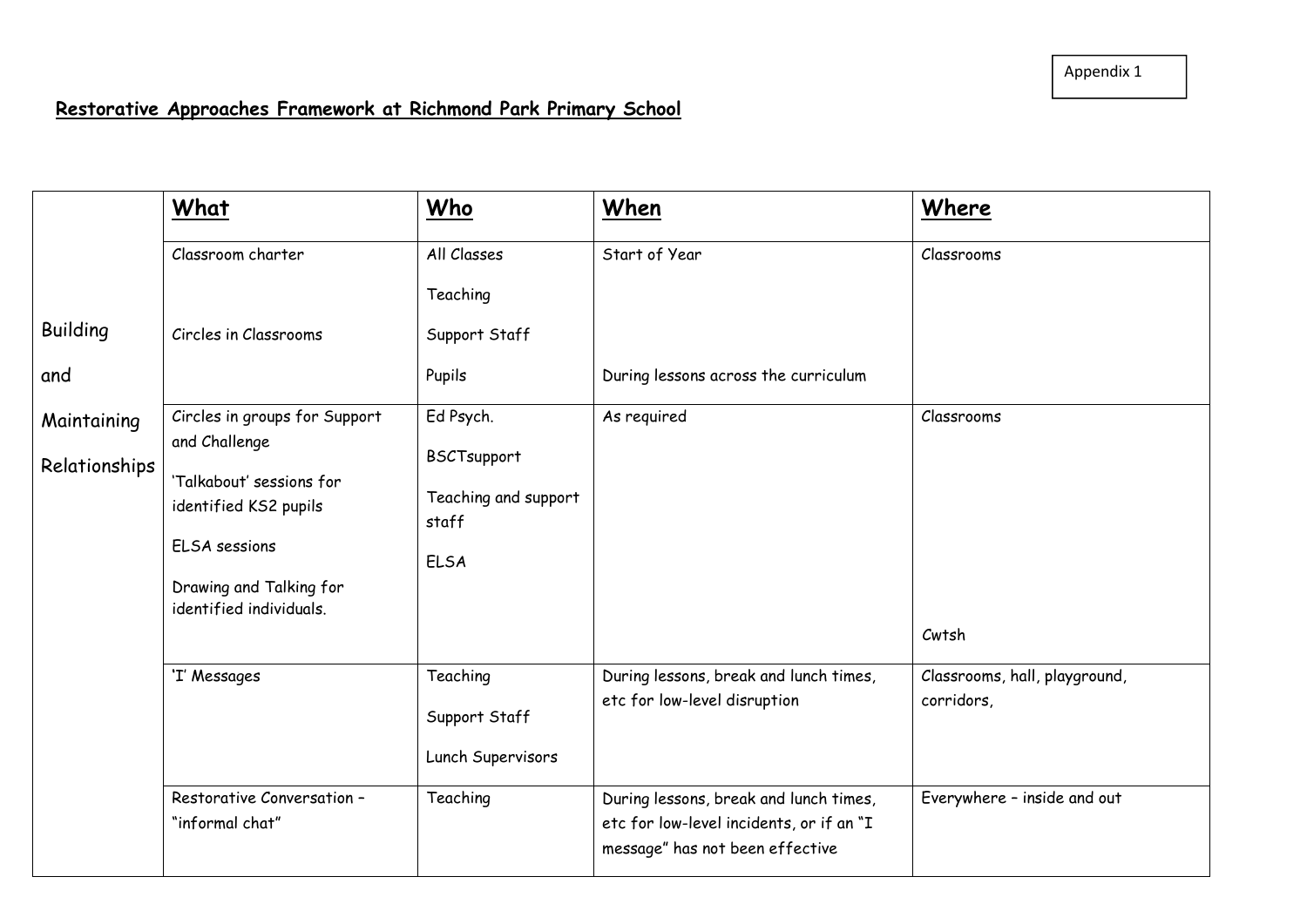|                             | Support Staff (daily                                                                                                              |                                                                                   |                      |
|-----------------------------|-----------------------------------------------------------------------------------------------------------------------------------|-----------------------------------------------------------------------------------|----------------------|
|                             | restorative lead)                                                                                                                 |                                                                                   |                      |
|                             | Peer Mediators                                                                                                                    |                                                                                   |                      |
| Restorative Conversation -  | Teaching staff                                                                                                                    | For continued low-level incidents when an                                         | Quiet area           |
| Formal Meeting              | Support staff                                                                                                                     | "informal chat" has not been effective                                            |                      |
| Formal Conference           | Ideally led by a<br>trained staff member<br>who was not involved<br>in the incident<br>Parents and Senior<br>Staff to be informed | Serious incidents                                                                 | Private room         |
| Restorative Space/Exclusion | <b>ELSA</b><br>Headteacher/Deputy                                                                                                 | Where other approaches have been<br>ineffective or where safety is<br>compromised | Headteacher's office |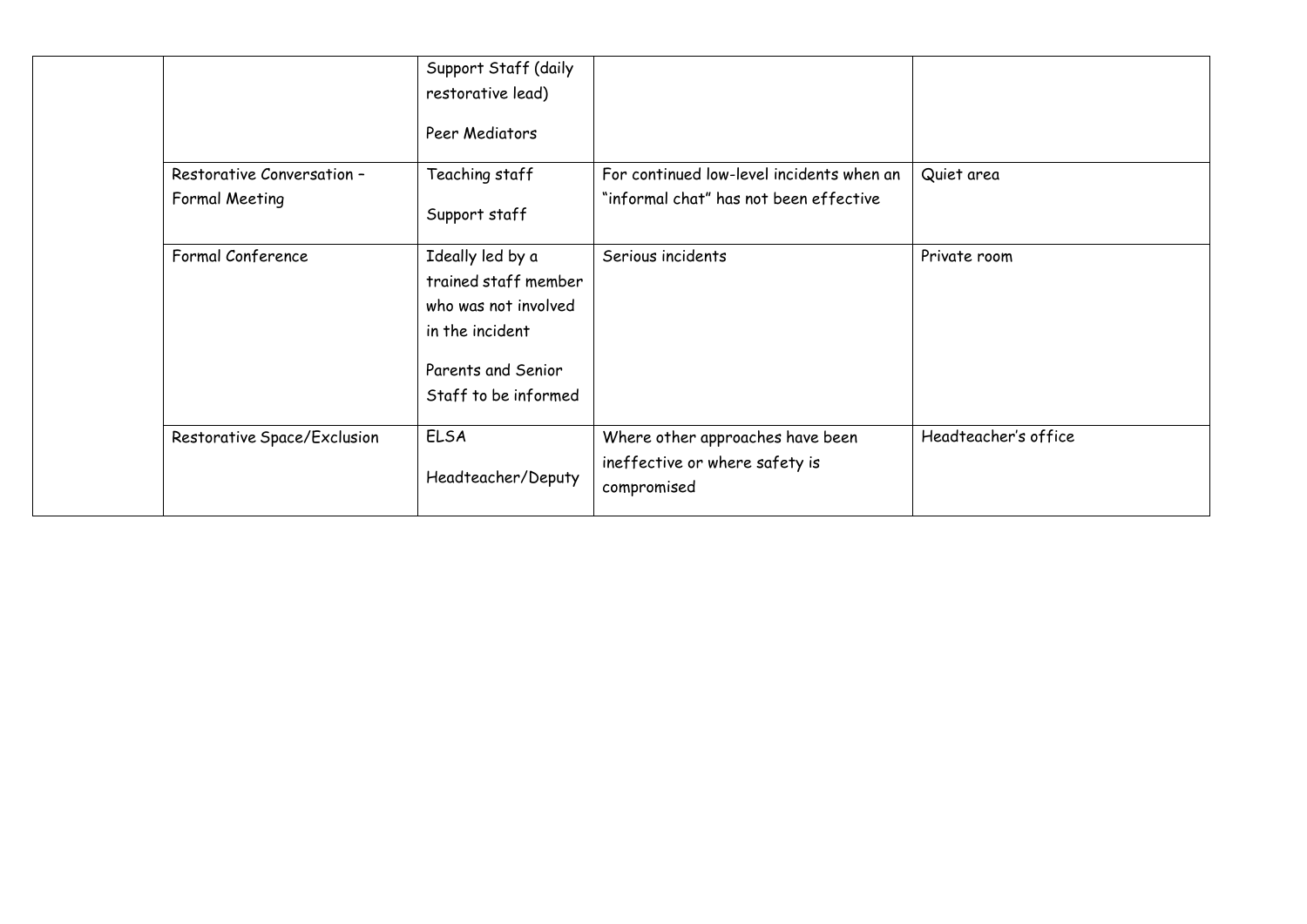### **Your guide to our Relationships and Wellbeing Policy**

All children have rights no matter what.

**You have the right to come to school and to feel safe (Articles 28,19)**

Every class has a class charter. Children talk about their needs and rights and the class agree their charter together.

Everyone is expected to try and follow the charter.

All adults in our school will listen to you.

You have the right to tell us how you feel. You have elected class councillors to help us run the school.

We use a restorative approach to sorting out problems. The peer mediators are children who have had extra training to listen to you.

**You have the right to be listened to (Article 12) You have the right to be the best you can be. Everyone who works with you should do the best for you (Articles 29, 3)**

> All children learn about emotions in our school. Some children may find it harder to learn about their emotions, to tell others how they feel and to calm themselves down. In school we have things like ELSA with Miss Mel & Drawing & Talking with Mrs Heckler that can help you. A special place or special toys may help you feel calm.

## **How we help build, maintain and restore relationships in our school**



### **Building Relationships**

We all need to work hard to build relationships in our class. We learn to listen to each other during our circle times. We get to know each other and agree our class charter.



### **Maintaining Relationships**

We work together on our class rewards. We give each other compliments and get to know each other. We go on trips and have lots of fun together.



### **Repairing Relationships**

When we fall out and argue we need to mend our relationships. The peer mediators or adults in school will help you using the restorative questions



### **The Questions**

What happened? What were you thinking? How were you feeling?

Who was affected? How? What do you need to move forward?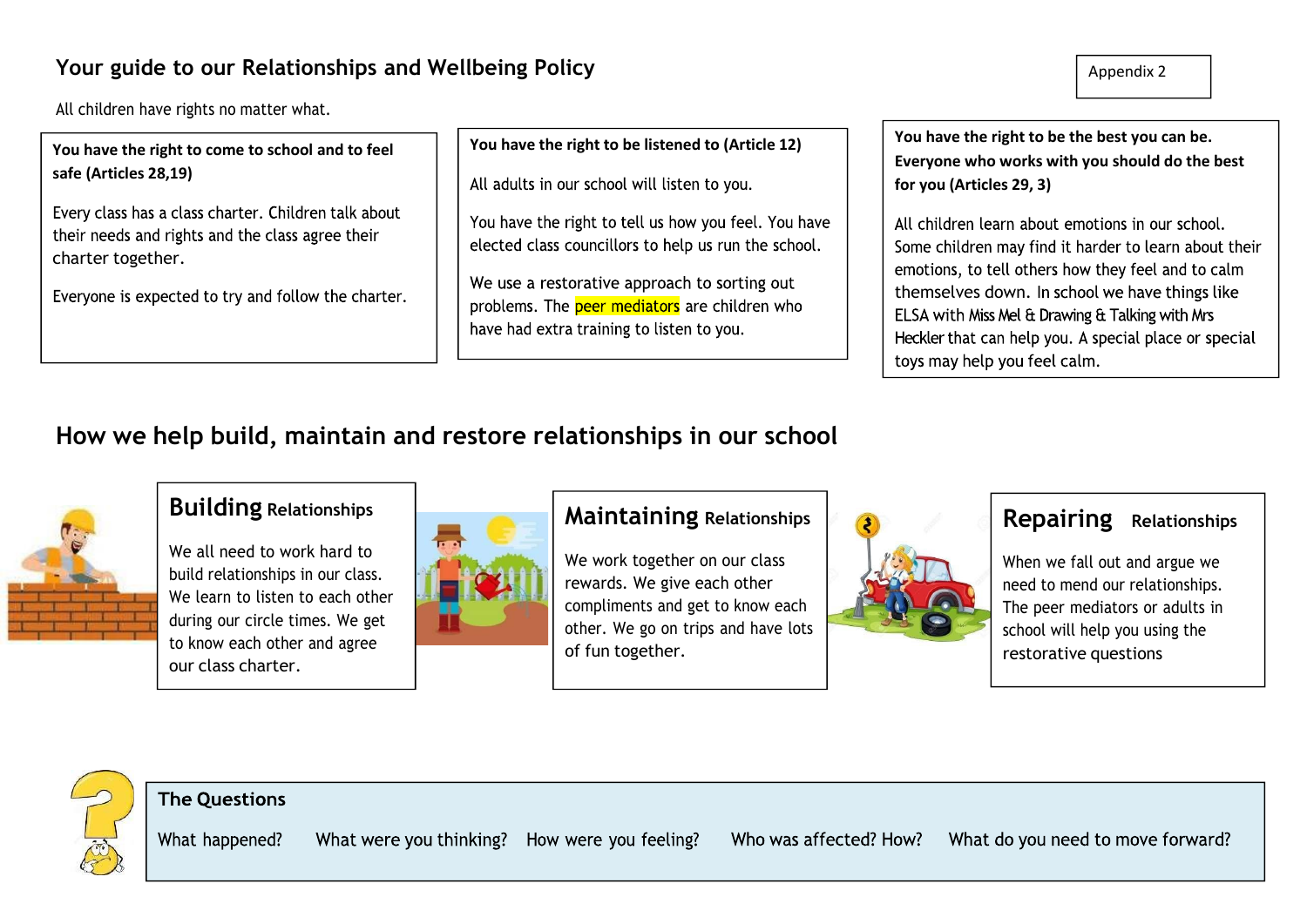### **ANTI BULLYING POLICY**

### Principles and Values

As a school we take bullying and its impact seriously. Pupils and parents should be assured that known incidents of bullying will be responded to.

Bullying will not be tolerated. The school will seek ways to counter the effects of bullying that may occur within school or in the local community. The ethos of our school fosters high expectations of outstanding behaviour and we will consistently challenge any behaviour that falls below this.

### Objectives of this Policy

- All governors, teaching and non-teaching staff, pupils and parents should have an understanding of what bullying is.
- All governors and teaching and non-teaching staff should know what the school policy is on bullying, and follow it when bullying is reported.
- All pupils and parents should know what the school policy is on bullying, and what they should do if bullying arises.

All of us have encountered bullying at some point in our lives, but we all deal with it differently. The aim of this policy is to work together to ensure that our school is a safe place for children and adults to be; whether the school community is directly or indirectly affected by bullying or not.

### What Is Bullying?

Bullying is unacceptable behaviour used by an individual or group, usually repeated over time, that intentionally hurts another individual or group either physically or emotionally. The Department of Education defines bullying as:

*"Deliberately hurtful behaviour, repeated over a period of time, where it is difficult for the victim to defend him/herself." 'Pastoral Care in Schools: Promoting Positive Behaviour' (2001)*.

Bullying can be short term or continuous over long periods of time. Bullying can be:

| Emotional      | being unfriendly, excluding, tormenting (e.g. hiding books, threatening gestures)                                                                                                                                                   |  |  |
|----------------|-------------------------------------------------------------------------------------------------------------------------------------------------------------------------------------------------------------------------------------|--|--|
| Physical       | pushing, kicking, biting, hitting, punching or any use of violence                                                                                                                                                                  |  |  |
| Racial         | racial taunts, graffiti, gestures                                                                                                                                                                                                   |  |  |
| Sexual         | unwanted physical contact or sexually abusive comments                                                                                                                                                                              |  |  |
| Homophobic     | because of, or focusing on the issue of sexuality                                                                                                                                                                                   |  |  |
|                | Direct or indirect name-calling, sarcasm, spreading rumours, teasing                                                                                                                                                                |  |  |
| Cyber bullying | All areas of internet, such as email and internet chat, Twitter/ Facebook misuse, mobile<br>threats by text messaging and calls, misuse of associated technology, i.e. camera and<br>video facilities, I- pad, games consoles, etc. |  |  |

Bullying may be related to:

- Race
- Gender
- Religion
- Culture
- ALN or disability
- Appearance or health condition
- Home circumstances, incl Young carers and poverty
- Sexual orientation, sexism, or sexual bullying, homophobia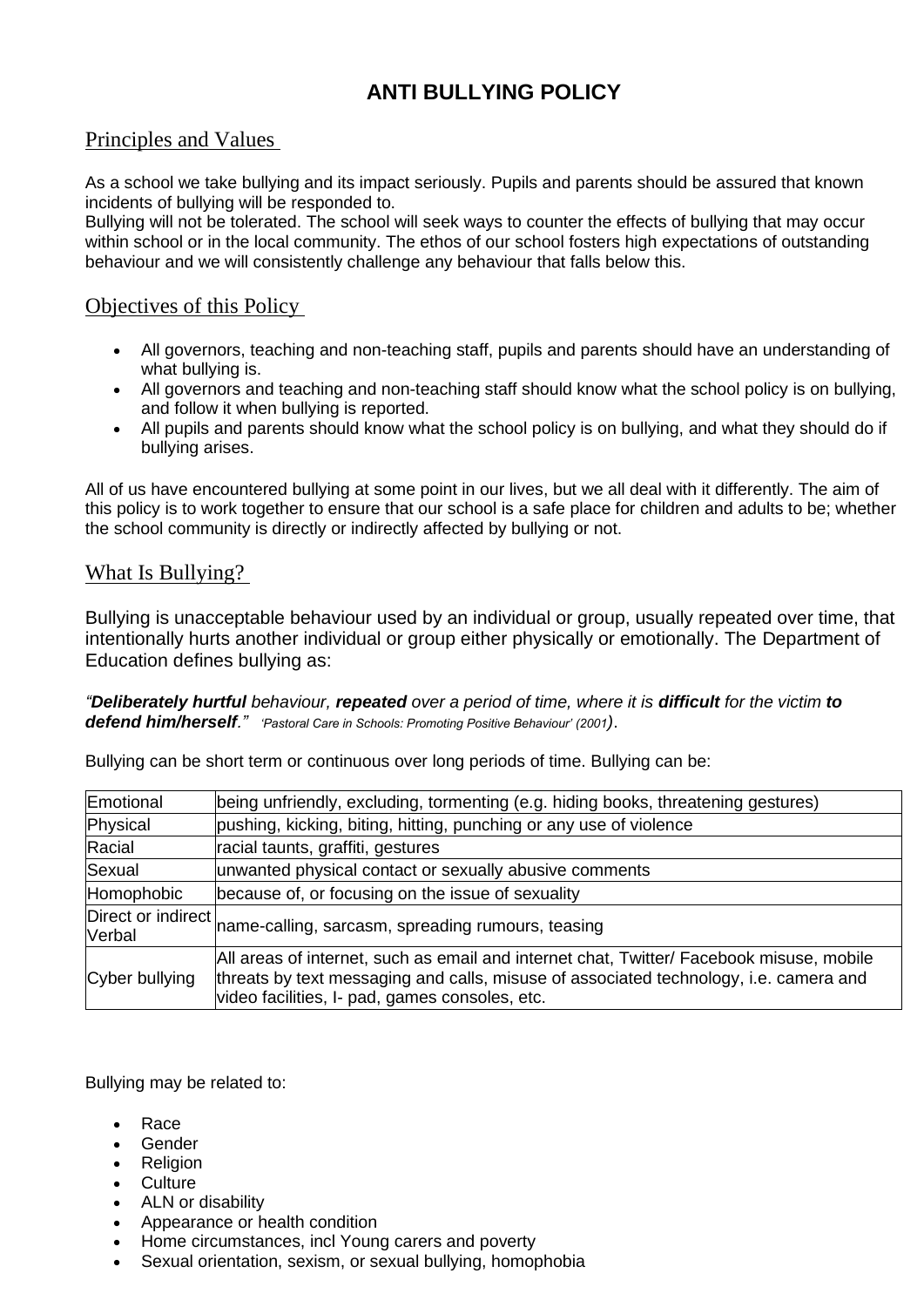Bullying can take place in the classroom, playground, toilets, on the journey to and from school, on residential trips and cyberspace. It can take place in group activities and between families in the local community.

### Perpetrators and Victims

Bullying takes place where there is an imbalance of power of one person or persons over another. This can be achieved by:

- The size of the individual.
- The strength of the individual
- The numbers or group size involved
- Anonymity through the use of cyber bullying or using email, social networking sites, texts etc

Staff must remain vigilant about bullying behaviours and approach this in the same way as any other category of Child Abuse; that is, do not wait to be told before you raise concerns or deal directly with the matter. Children may not be aware that they are being bullied; because they may be too young or have a level of Additional Learning Needs which means that they may be unable to realise what others may be doing to them.

Staff must also be aware of those children who may be vulnerable pupils; those coming from troubled families, or those responding to emotional problems or mental health issues which may bring about a propensity to be unkind to others, or may make them more likely to fall victim to the behaviour of others. Staff should have been trained in Child Protection and Attachment Awareness to be more informed about this.

### Why is it Important to Respond to Bullying?

Bullying hurts. No one deserves to be a victim of bullying. Bullying has the potential to damage the mental health of a victim. Everybody has the right to be treated with respect. Pupils who are bullying need to learn different ways of behaving.

### Signs and Symptoms For Parents and Staff

A child may indicate by signs or behaviour that he or she is being bullied. Adults should be aware of these possible signs and they should investigate if a child:

- is frightened of walking to or from school
- begs to be driven to school
- changes their usual routine
- is unwilling to go to school (school phobic)
- begins to truant
- becomes withdrawn anxious, or lacking in confidence
- starts stammering
- attempts or threatens suicide or runs away
- cries themselves to sleep at night or has nightmares
- feels ill in the morning
- begins to make less effort with school work than previously
- comes home with clothes torn or books damaged
- has possessions which are damaged or "go missing"
- asks for money or starts stealing money
- has dinner or other monies continually "lost"
- has unexplained cuts or bruises
- comes home hungry (money / lunch has been stolen)
- becomes aggressive, disruptive or unreasonable
- is bullying other children or siblings
- stops eating
- is frightened to say what's wrong
- gives improbable excuses for any of the above
- is afraid to use the internet or mobile phone
- is nervous and jumpy when a cyber message is received
- lack of eye contact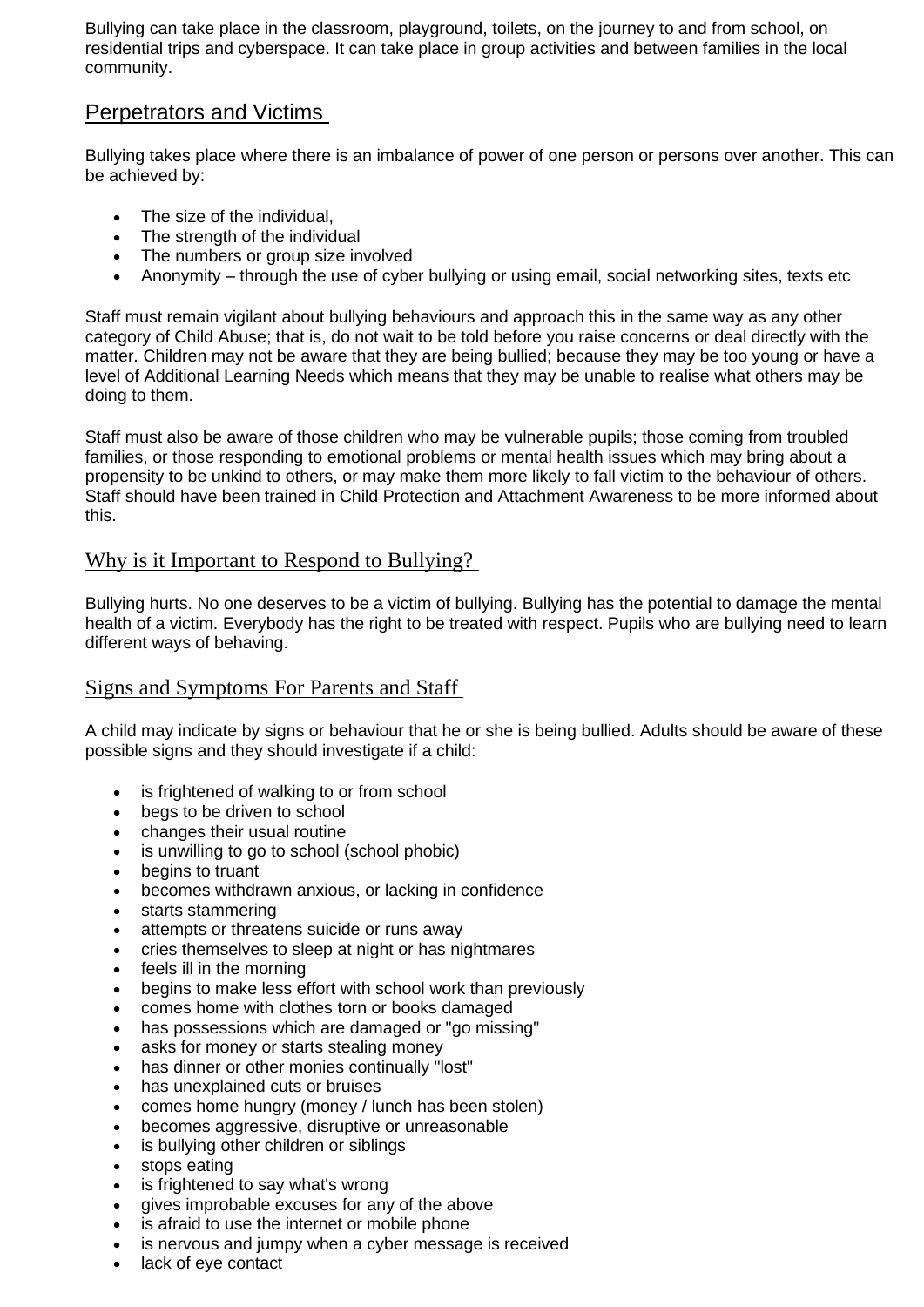- becoming short tempered
- change in attitude to people at home.

These signs and behaviours could indicate other social, emotional and/or mental health problems, but bullying should be considered a possibility and should be investigated

### **Outcomes**

All known/reported incidences of bullying will be investigated by the class teacher or by a senior member of staff.

Parents of the perpetrator may also be questioned about the incident or about any concerns that they may be having.

The child displaying unacceptable behaviour, may be asked to genuinely apologise (as appropriate to the child's age and level of understanding). Other consequences may also take place in line with our behaviour policy, e.g. a parent being informed about their child's behaviour and a request that the parents support the school. Wherever possible, the pupils will be reconciled using Restorative Approaches.

In some cases, outside agencies may be requested to support the school or family in dealing with a child continually demonstrating unacceptable behaviour towards others. eg police, counsellor, behaviour support services, etc.

In serious cases (this is defined as children displaying an on-going lack of response to our interventions, that is, no change in behaviour of the perpetrator and an unwillingness to alter their behaviour choices), support from behaviour outreach, counselling, reduced timetables, or even fixed or permanent exclusion will be considered.

During and after the incident(s) have been investigated and dealt with, each case will be recorded on our management system, Teacher Centre, as well as our behaviour tracking tool, Class Dojo. These will be monitored to ensure repeated bullying does not take place.

The Safeguarding Governors will be informed of any incidents recorded via the Headteacher Report to Governors. They will also be shared with the LEA when they collect their bullying data each term.

### **STRATEGIES TO PREVENT OR REDUCE BULLYING**

Richmond Park Primary School has established and will maintain the following strategies to prevent and reduce bullying behaviour:

#### **Proactive Strategies to ensure awareness is raised:**

- Promote School Ethos at all times (as regards Bullying be a TELLING / LISTENING / RESPONDING school).
- Awareness of Rights and Responsibilities.
- Recognise and reward good behaviour.
- Use of creative learning to enhance social and emotional skills.
- Ensure that all staff (teaching and non-teaching), parents and pupils and all members of the school community are aware of the school code of conduct as set out in the Relationships and Well-Being Policy.
- School assemblies addressing Bullying and providing Anti-Bullying Strategies.
- Vigilant supervision playground / general school environment.
- Consultation with School Council.
- Use of Circle time
- Use of Restorative Approaches
- Promotion of Playground Friends / Buddy Bus Stop (Specified area in the playground).
- Questionnaires.
- Good parental communication.
- Awareness raising eg class information meetings, School Policies Booklet issued, newsletters, website.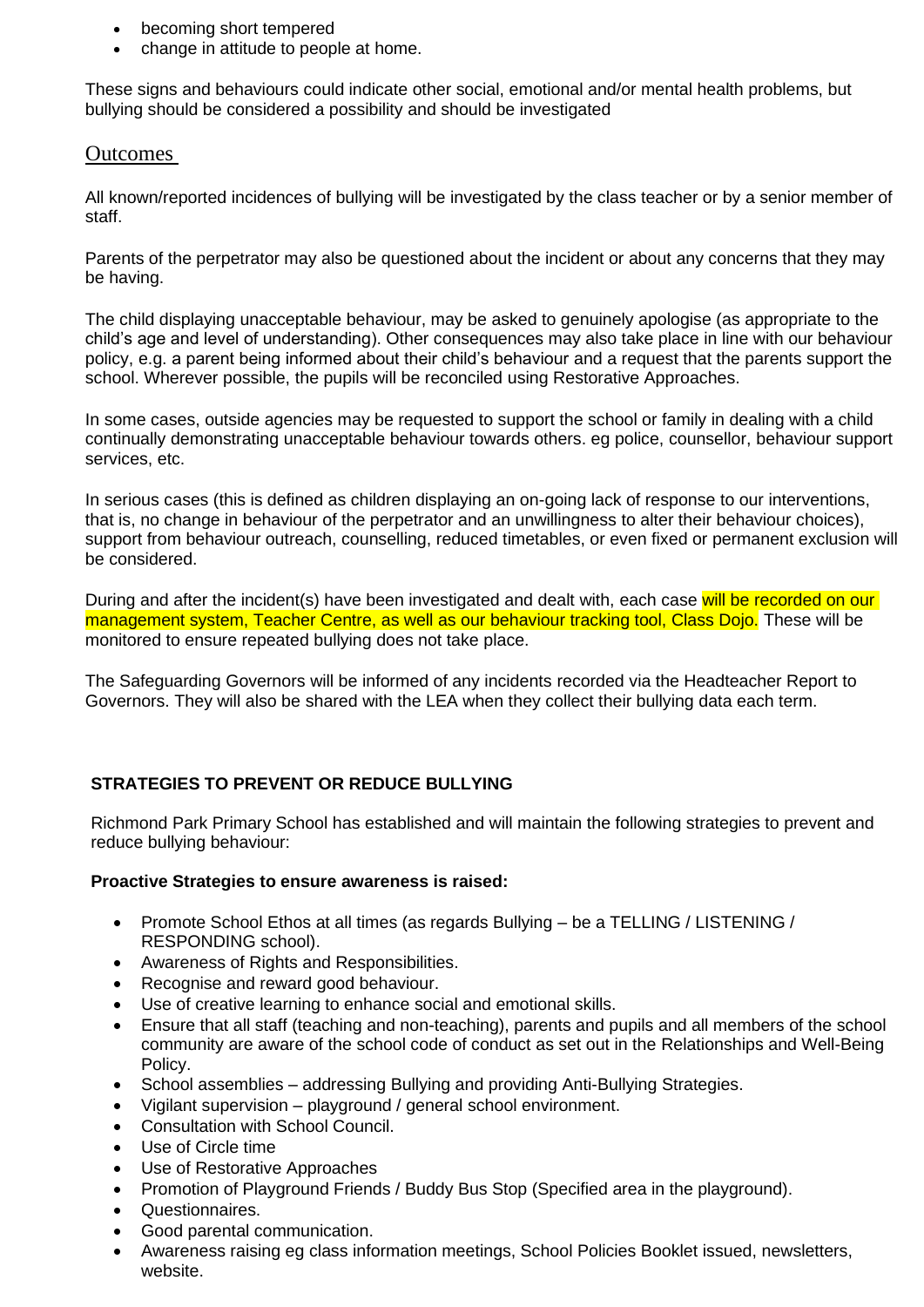- Awareness of national Anti-Bullying Week (in November each year).
- Use of outside agencies NSPCC, Childline, Behaviour Support Team.
- Staff training / effective communication.

### **Reactive Strategies**

The following steps will be taken when dealing with incidents:

- If bullying is suspected or reported, the incident will be dealt with immediately by the member of staff who has been approached.
- Attempts will be made to resolve the situation quickly.
- Reports will be taken seriously.
- Steps will be taken to ensure the child feels safe and secure.
- Significant incidents will involve further investigation and recording. A clear account reported to the appropriate members of staff i.e. class teacher / head of Key Stage / Deputy Headteacher / Headteacher / Designated Teacher for Child Protection.
- Significant or repeated incidents will require parents to be informed.
- Decisions will be made as to the way forward and any consequences discussed

### Prevention

At Richmond Park we use a variety of methods to support children in preventing and understanding the consequences of bullying. These are done through class assemblies, PSHE and Citizenship lessons, SEAL, Topic themes, the school vision and assembly themes including Student5ADay, Reflex Therapy In Schools Programme, Anti-bullying week and continued focus, Friendship Stop, E-Safety Day, Show Racism the Red Card, Police Liaison for schools programme, e-safety lessons, anti-bullying sections on the school website and HWB+, Derbyshire Positive Play, Lego therapy, Drawing & Talking, ELSA etc.

The ethos and working philosophy of Richmond Park means that all staff actively encourage children to have respect for each other and for other people's property. Good and kind/polite behaviour is regularly acknowledged and rewarded.

Staff will regularly discuss bullying. This will inform children that we are serious about dealing with bullying and leads to open conversations and increased confidence in children to want to discuss bullying and report any incidents and concerns about other children's behaviour.

Staff are to follow the equality policy; supporting every child in our school. Staff must be careful not to highlight differences of children or an individual child, even if this is done in jest. This gives other children advocacy to use this difference to begin calling names or teasing.

Staff must be vigilant regarding groups of friends together. Friendship groups may bring about the imbalance of power and must be led towards welcoming others to join them and not excluding others from their group.

Staff must reinforce a general message that children do not have to be friends with everyone else, but they must be respectful of everyone else's feelings and be kind to each other.

Children are involved in the prevention of bullying as and when appropriate. These may include:

- writing a set of school or class charter
- writing a personal pledge or promise against bullying
- writing stories or poems or drawing pictures about bullying
- reading stories about bullying or having them read to a class or assembly
- making up role-plays about what to do through scenarios of bullying
- having discussions about bullying and why it matters that children who use unacceptable behaviour towards others are dealt with quickly
- creating an item for the school website.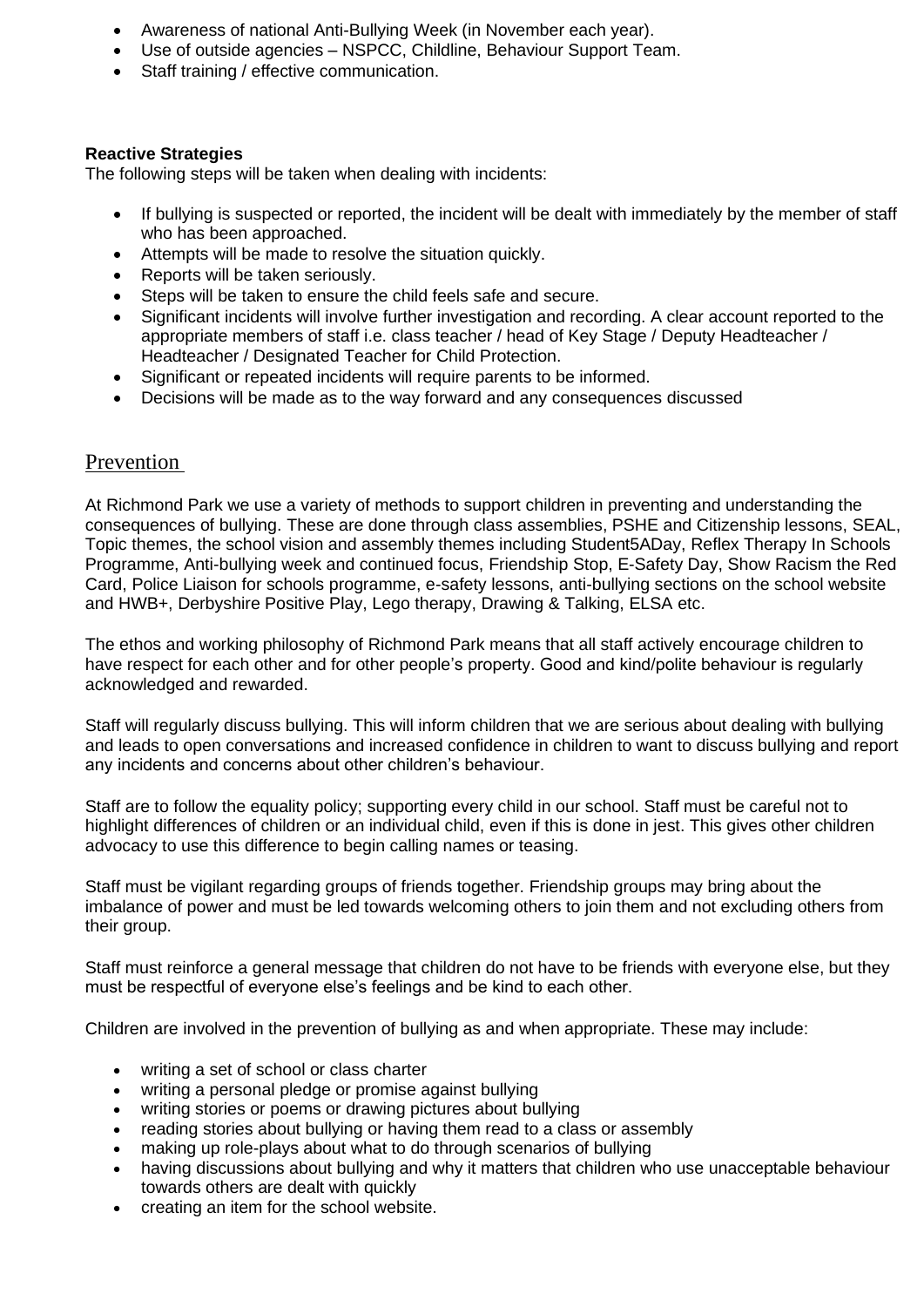If a child feels that they are being bullied then there are several procedures that they are encouraged to follow: (not hierarchical)

- Tell a friend
- Tell your School Council rep
- Tell a teacher or adult whom you feel you can trust
- Go to the Friendship stop
- Write your concern and post it in the 'worry box'
- Tell a parent or adult at home whom you feel you can trust
- Discuss it as part of your PSHE time
- Ring Childline and follow the advice given
- Visit the school website for ideas of what to do next.
- •

### Recording of Bullying Incidents

When an incident of bullying has taken place, staff must be prepared to record and report each incident. In the case of racist bullying, this must be reported to the Headteacher.

General incidences of bullying should be recorded in the **Behaviour Log on Teacher Centre and Class Doio.** This would include incidents where staff have had to become involved and speak with children, and/or where parents have raised concerns regarding bullying.

All incidents of bullying will be discussed with all relevant staff and parents of the children involved, in order that everyone can be vigilant and that further incidents by the same child(ren) may be prevented from happening in the future. Incidents of bullying will be shared with the Governing Body.

### Advice to Parents

As the parent of a child whom you suspect is being bullied-

- 1. Report bullying incidents to the class teacher in the first instance.
- 2. In cases of serious bullying, the incidents will be recorded by staff and the Headteacher notified.
- 3. In serious cases, parents should be informed and will be asked to come in to a meeting to discuss the problem.
- 4. If necessary and appropriate, police will be consulted.
- 5. The bullying behaviour or threats of bullying must be investigated and the bullying stopped quickly
- 6. An attempt will be made to help the child using unacceptable behaviour towards others to change their behaviour. This could be done through interventions within school, or through support from an external agency.

#### **Do Not:**

1. Attempt to sort the problem out yourself by speaking to the child whom you think may be behaving inappropriately towards your child or by speaking to their parents.

2. Encourage your child to be 'a bully' back.

Both of these will only make the problem much harder to solve.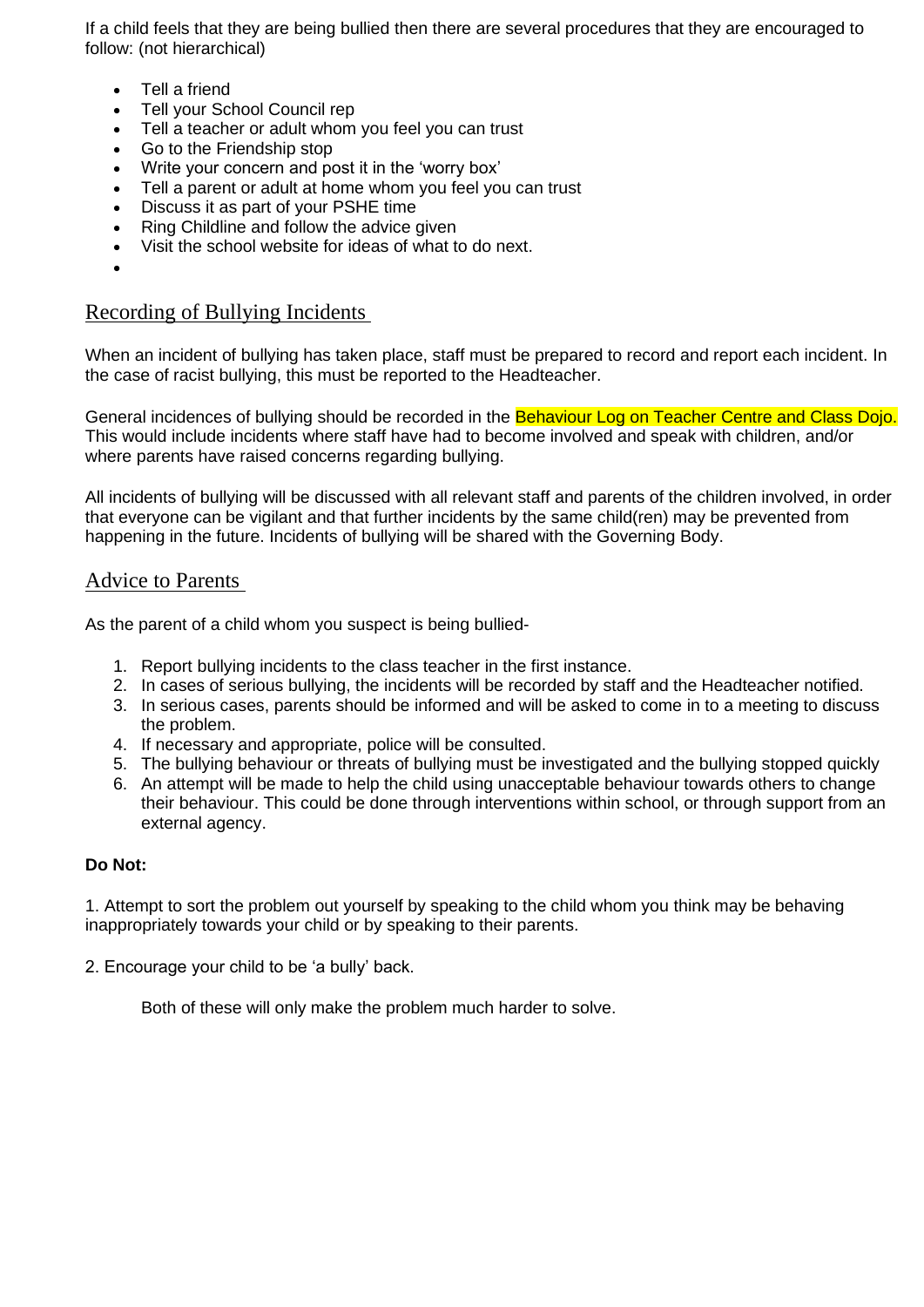### HELP ORGANISATIONS:

Advisory Centre for Education (ACE) Children's Legal Centre KIDSCAPE Parents Helpline (Mon-Fri, 10-4) Parentline Plus

Youth Access Bullying Online

020 7354 8321 0845 345 4345 0845 1 205 204 0808 800 2222 020 8772 9900 www.bullying.co.uk

Visit the Kidscape website www.kidscape.org.uk for further support , links and advice.

For a copy of Kidscape's free booklets "Stop Bullying", "Preventing Bullying" and "You Can Beat Bullying", send a large (A4) self-addressed envelope (marked "Bully Pack") with 6 first class stamps to:

Kidscape 2 Grosvenor Gardens London SW1W 0DH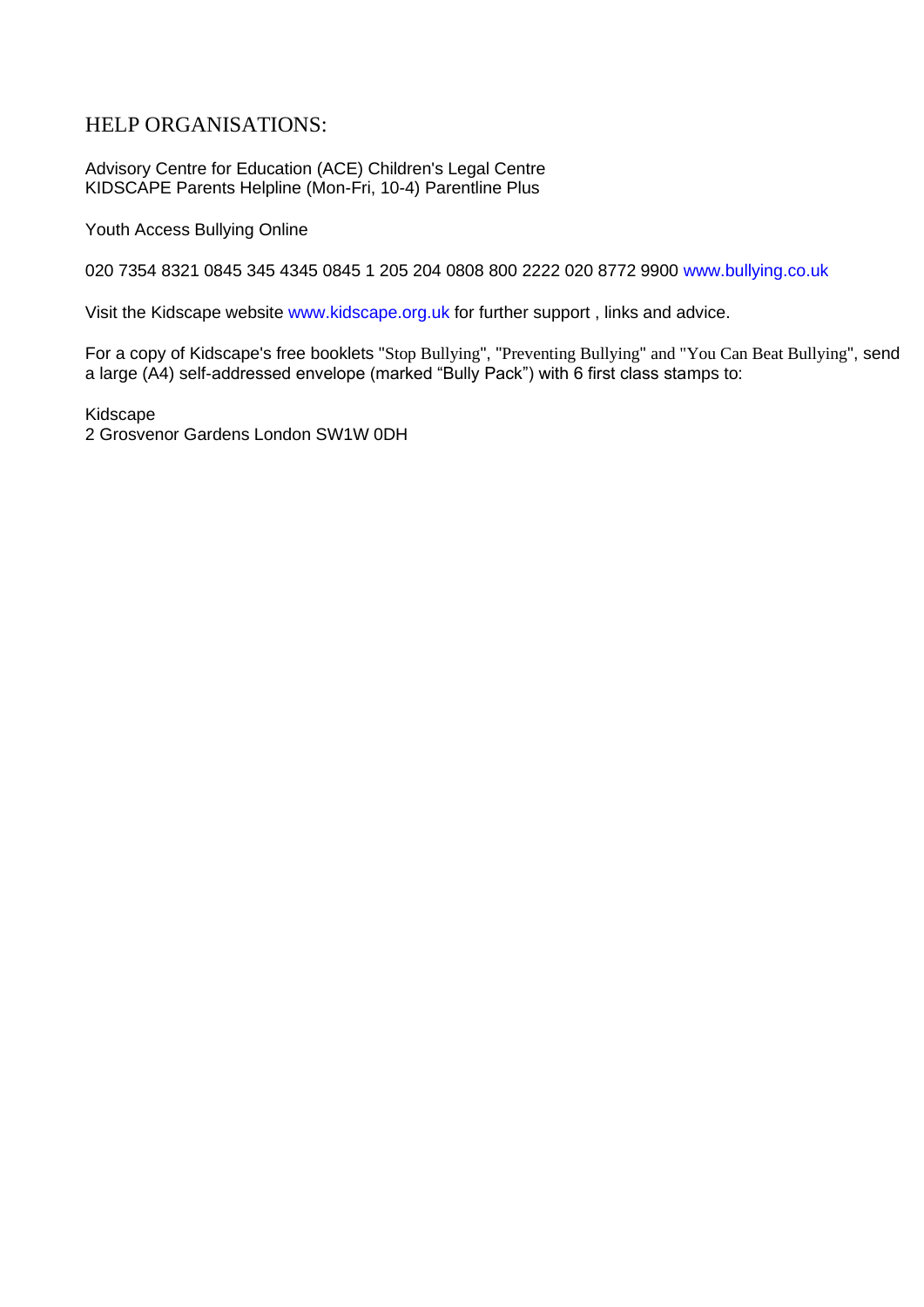### **As a Pupil**

### **What Can You Do If You Are Being Bullied?**

### *Remember that your silence is the bully's greatest weapon.*

- Tell yourself that you do not deserve to be bullied, and that it is WRONG!
- Be proud of who you are. It is good to be individual.
- Try not to show that you are upset. It is hard but a bully thrives on someone's fear.
- Stay with a group of friends/people. There is safety in numbers.
- Be assertive shout "No!". Walk confidently away. Go straight to a teacher or member of staff.
- Fighting back may make things worse. Talk to a teacher or parent/guardian first.
- Generally it is best to tell an adult you trust straight away. You will get immediate support.

Teachers will take you seriously and will deal with bullies in a way which will end the bullying and will not make things worse for you.

A poster (Appendix ) is on display around the school to make children aware of what bullying is and is not.

#### **If you know someone is being bullied:**

- i. TAKE ACTION! Watching and doing nothing looks as if you are on the side of the bully. It makes the victim feel more unhappy and on their own.
- ii. If you feel you cannot get involved, tell an adult IMMEDIATELY. Teachers have ways of dealing with the bully without getting you into trouble.
- iii. Do not be, or pretend to be, friends with a bully.

### **As a Parent**

- Look for unusual behaviour in your children. For example, s/he may suddenly not wish to attend school, feel ill regularly, or not complete work to their normal standard.
- Always take an active role in your child's education. Enquire how their day has gone, who they have spent their time with, how lunchtime was spent, etc.
- If you feel your child may be a victim of bullying behaviour, inform the school IMMEDIATELY. Your complaint will be taken seriously and appropriate action will follow.
- Tell your own son or daughter there is nothing wrong with him or her. It is not his or her fault that they are being bullied.
- Make sure your child is fully aware of the school policy concerning bullying, and that they will not be afraid to ask for help.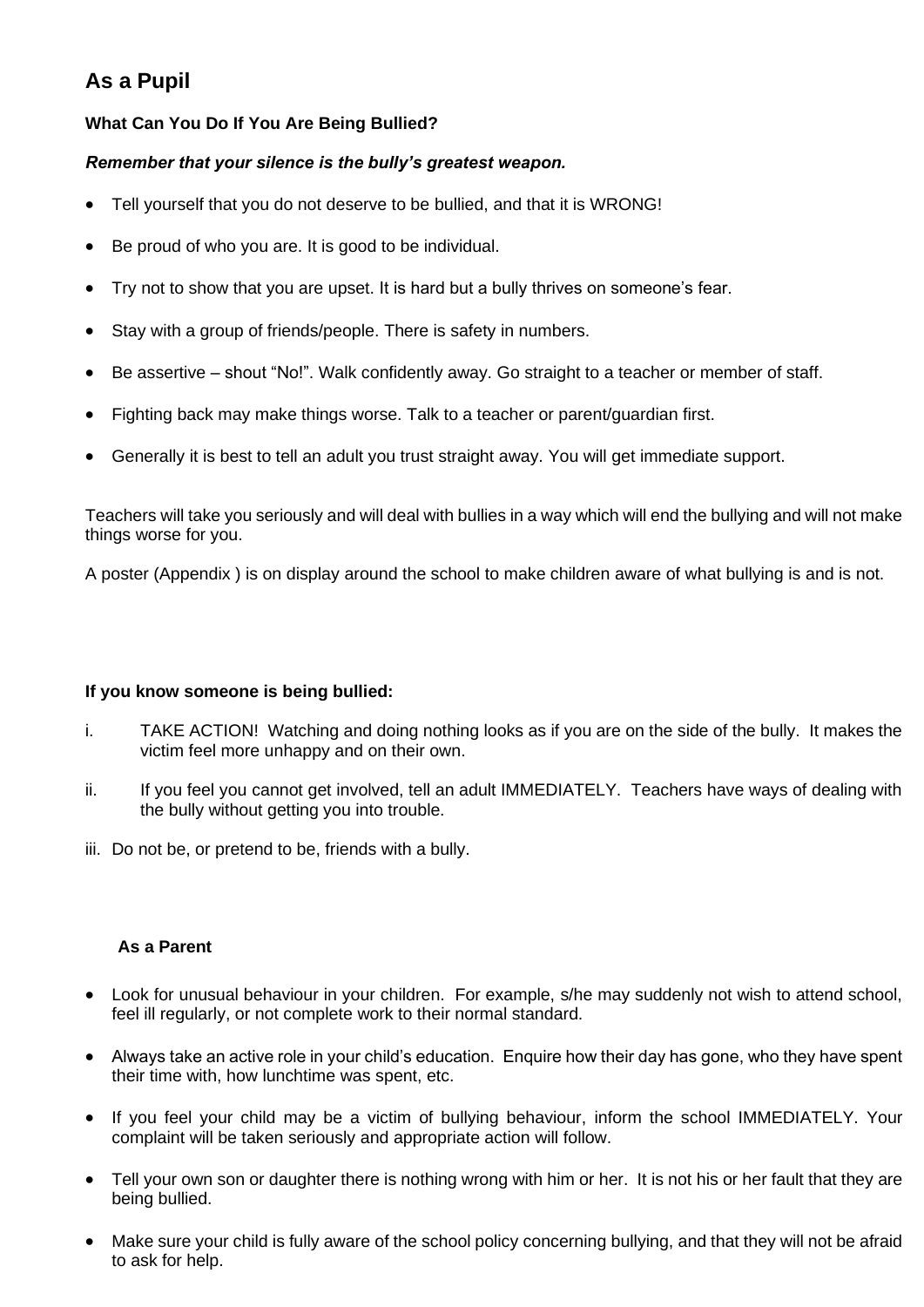### **As a School we will:**

- Organise the community in order to minimise opportunities for bullying.
- Use any opportunity to discuss aspects of bullying, and the appropriate way to behave towards each other, eg, the PSE programme/Circle Time/SEAL/Assembly time.
- Deal quickly, firmly and fairly with any complaints, involving parents where necessary.
- Review School Policy and its degree of success.
- Continue to have a firm but fair discipline structure. The rules are few, simple and easy to understand.
- Not use teaching materials or equipment which give a bad or negative view of any group because of their ethnic origin, sex, etc.
- Be positive and proactive in teaching children to celebrate difference and diversity.
- Encourage the children to discuss how they get on with other people and to form positive attitudes towards other people. This includes a review of what friendship really is.
- Encourage children to treat everyone with respect.
- Treat bullying as a serious offence and take every possible action to eradicate it from our school.

### **Action to be taken when bullying is suspected**

If bullying is suspected we talk to the suspected victim, the suspected bully and any witnesses. All discussions about bullying are logged. If any degree of bullying is identified, the following action will be taken:

**Help, support** and **counselling** will be given as is appropriate to both the victims and the bullies:

We support the **victims** in the following ways:

- By offering them an immediate opportunity to talk about the experience with their class teacher, or another teacher if they choose.
- Informing the victim's parents/guardians.
- By offering continuing support when they feel they need it.
- Arrange for them to be escorted to and from the school premises if they feel it would help.
- By taking one or more of the eight disciplinary steps described below to prevent further bullying.
- Listening to what the child feels would make the situation better for them and acting upon it (e.g. discussing the situation with a few close friends, the class, having time out options etc).
- Increasing levels of supervision around the child to monitor the situation further.

We discipline and try to help the **bullies** in the following ways:

- By talking about what happened, to discover why they became involved.
- Informing the bullies' parents/guardians.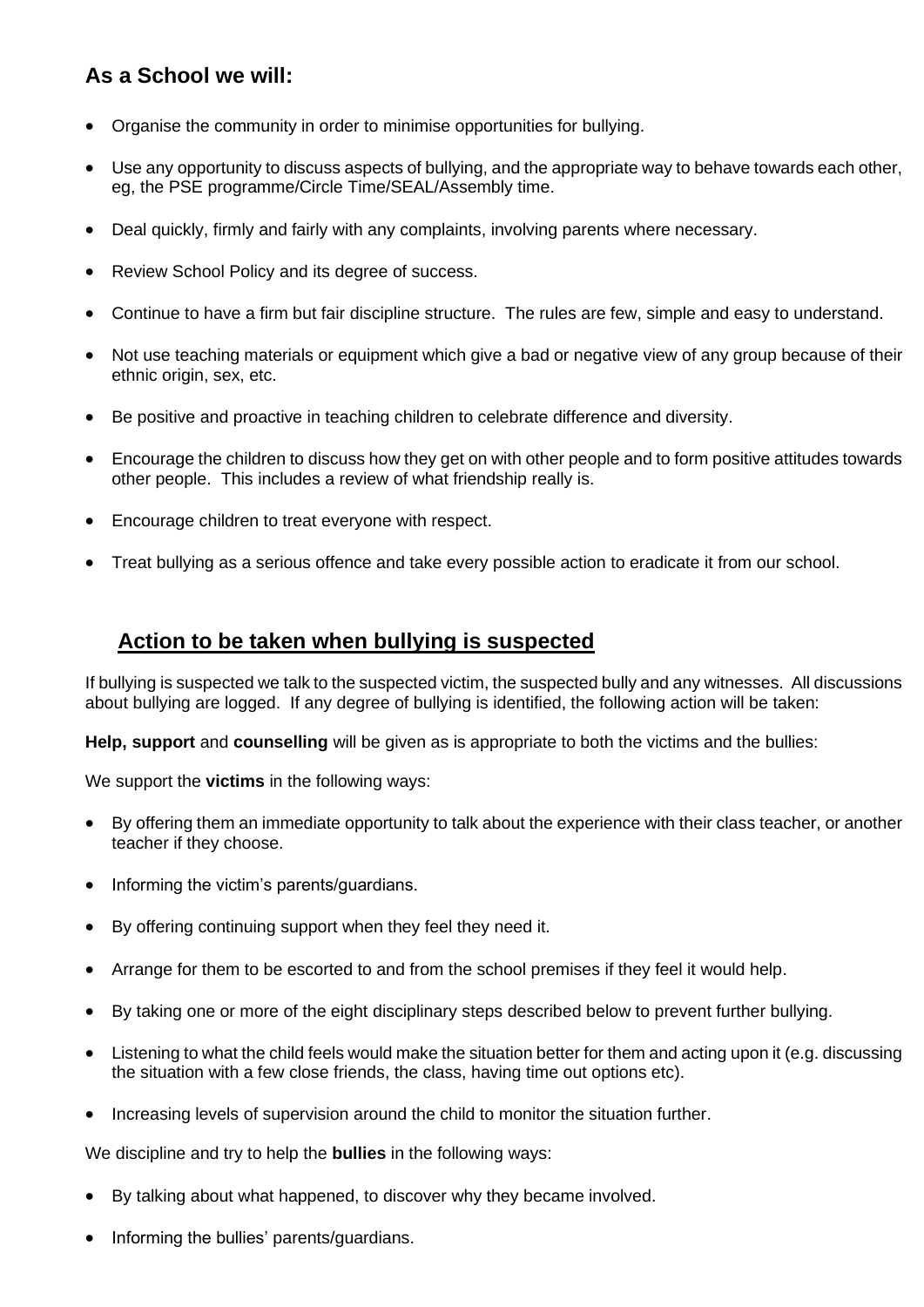- By continuing to work with the bullies in order to get rid of prejudiced attitudes as far as possible.
- By taking one or more of the eight disciplinary steps described below to prevent further bullying.

### **Bullying Disciplinary Steps**

- 1. The bully will be warned officially to stop offending.
- 2. Loss of points on ClassDojo, including any additional consequences as seen on our negative behaviour chart.
- 3. Informing the bullies' parents/guardians.
- 4. They may be excluded from the school premises at break and/or lunch times.
- 5. We may arrange for them to be escorted to and from the school premises.
- 6. If they do not stop bullying they will be suspended for a fixed period (up to five days).
- 7. If they carry on they will be recommended for suspension for a further fixed period (exceeding 5 days).
- 8. If they will not end such behaviour they will be recommended for permanent exclusion (expulsion).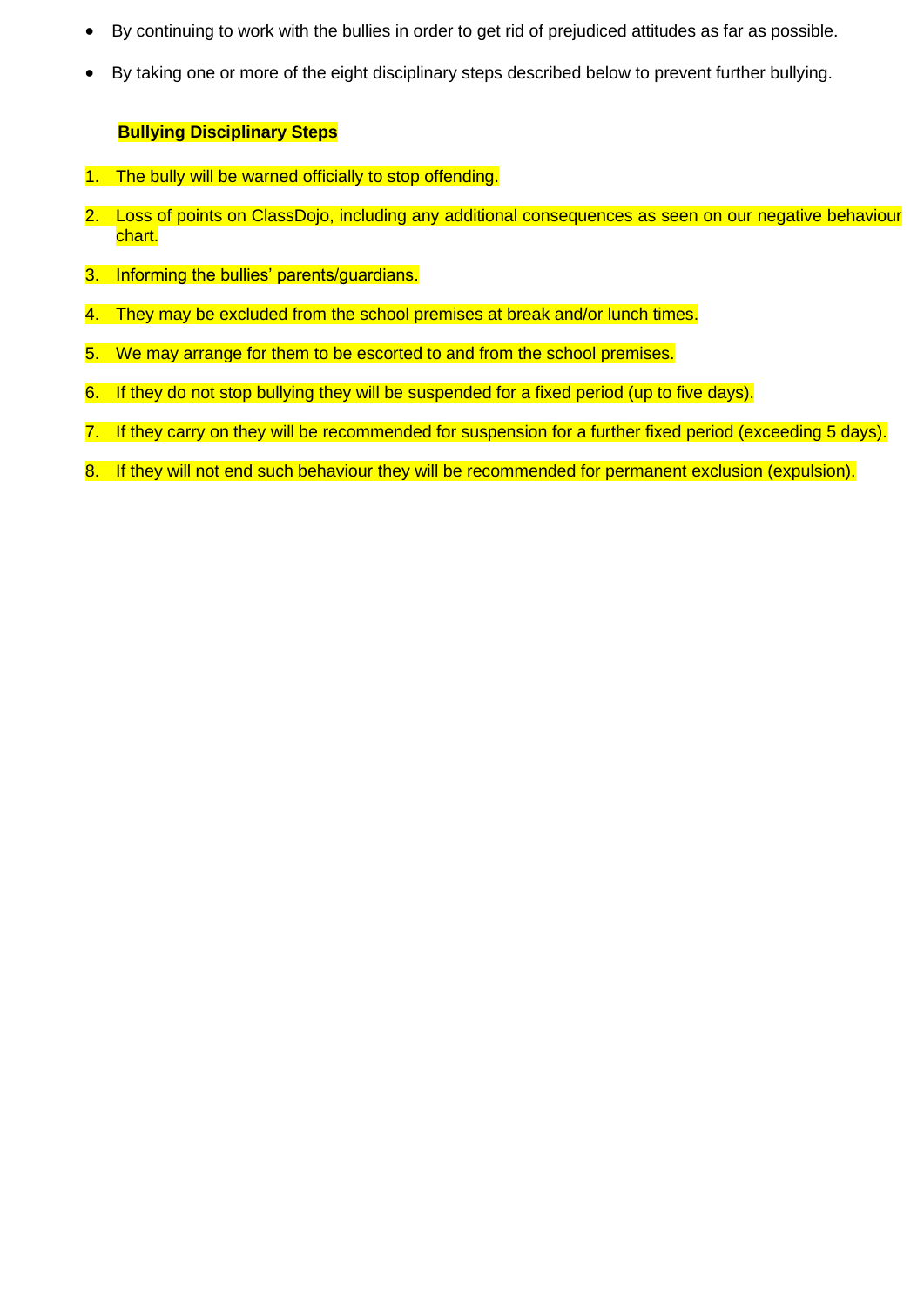## **What Can You Do If You Are Being Bullied?**

### *Remember that your silence is the bully's greatest weapon.*

- Tell yourself that you do not deserve to be bullied, and that it is WRONG!
- Be proud of who you are. It is good to be individual.
- Try not to show that you are upset. It is hard but a bully thrives on someone's fear.
- Stay with a group of friends/people. There is safety in numbers.
- Be assertive shout "No!". Walk confidently away. Go straight to a teacher or member of staff.
- Fighting back may make things worse. Talk to a teacher or parent/guardian first.
- Generally it is best to tell an adult you trust straight away. **You will get help straight away**.

Teachers will take you seriously and will deal with bullies until the bullying stops, in a way which will not make things worse for you.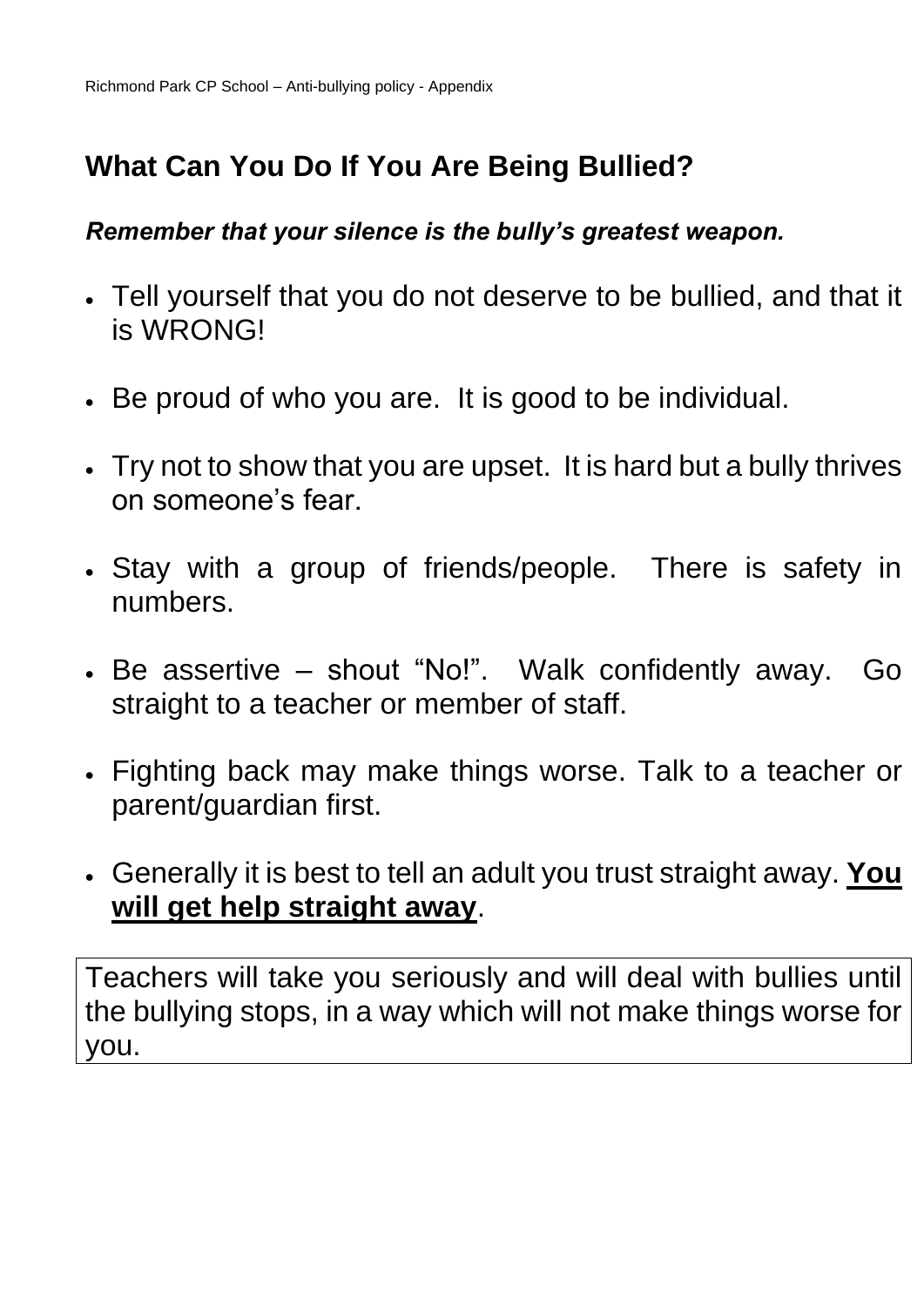## **If you know someone is being bullied:**

- TAKE ACTION! Watching and doing nothing looks as if you are on the side of the bully. It makes the victim feel more unhappy and on their own.
- If you feel you cannot get involved, tell an adult IMMEDIATELY. Teachers have ways of dealing with the bully without getting you into trouble.
- Do not be, or pretend to be, friends with a bully.